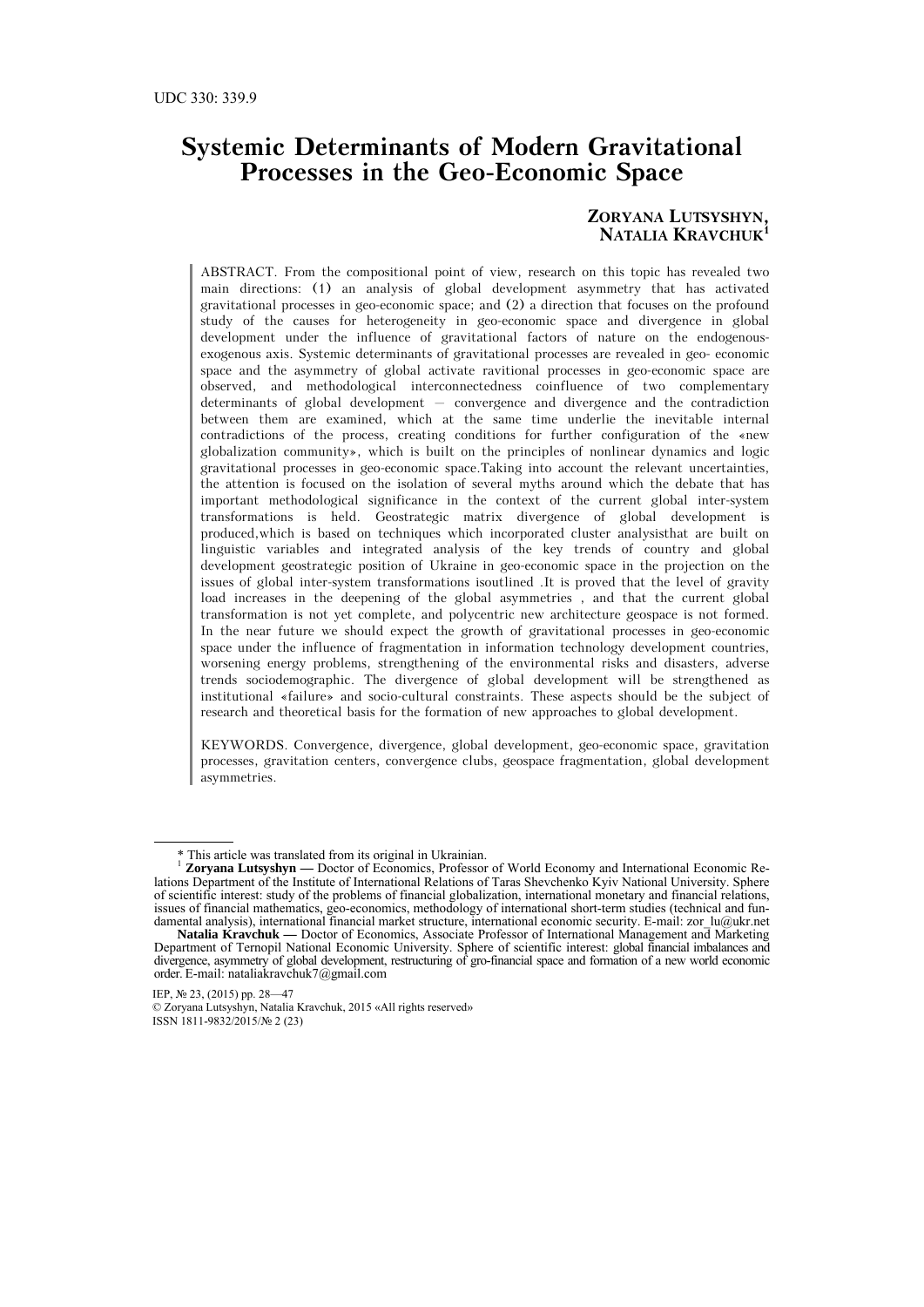### **Introduction**

The global development retrospective indicates that at the turn of every last century there appeared an euphoria of amazing with the projects of a perfect social order, around which the excitement grew, but it faded later with the advent of a new era. The end of the  $20<sup>th</sup>$  – beginning of the  $21^{st}$  century was no exception. It was marked by dynamic economic progress, resulting in a more interconnected, but at the same time more fragmented, asymmetric world. While the interdependence of the world requires more stability and convergence, the growing asymmetry causes it dissipativity and divergence. At the similar turning points, the world ideally tends to stability, but it is clear that we must not succumb to illusions about its real achievement. As the experience shows, balance and convergence (in their orthodox sense), which have become an "illusory dream", an "idea fix" of the 20<sup>th</sup> century, suffered destruction the end of the right first decade of the  $21<sup>st</sup>$  century. The increasing divergence was marked by visionary conclusion perceived as a fate, «...the world is not an equilibrium: this world will be in a state of *continuous* changes and imbalances», *P. Bernstein.*<sup>2</sup>

The past century, during which there was a historical transition from industrialism to post-industrial era, ended in geopolitical faults, which have shown the whole world how «fragile the global equilibrium is and how quickly it can be destroyed...» (*P. Bobkov*).<sup>3</sup> Paradoxically, in the era of globalization, the world has become less safe than in the periods of its limitation. This syndrome will be difficult to overcome, because more actors came to the forefront, the lines of conflict have become less clear, and their essence is less transparent (*V. Inozemtsev*).<sup>4</sup> There is a need for deep understanding of the essence of the processes occurring in the global-centric world, and the radically important questions appear on the agenda, i.e. why has the modern world become less predictable and balanced than it was during the confrontation of polar geopolitical systems? Why has the international community witnessed the growth of rate and aggravation of monetary and financial crises, significant structure fluctuations, price shocks on world markets and global currency volatility? How important is the gravitational influence of global processes on national development of individual countries and regions today? What fundamentally new global threats and challenges will the

<sup>&</sup>lt;sup>2</sup> *Bernstein P*. Fundamentalnue ideas of the world of finance: Evolution / Peter Bernstein; Translated from English. — M.: Alpina Business Books, 2009. — P. 227. [In Russian]. 3 *Bobkov P.* Globalization and problems of the mankind / Pavel Mikhailovich Bobkov // Annals of Chelyabinsk

State University.  $-2007.$   $-$  No. 16 (94).  $-$  P. 22-31.  $-$  P. 22.  $-$  [Electronic resource].  $-$  Access mode: http://www.lib.csu.ru/vch/094/21.pdf [In Russian]. 4 *Inozemtsev V.L.* At the turn of the era. Economic trends and their non-economic consequences / V.L.

Inozemtsev. — M.: Economy Publicshign House CJSC, 2003. — 520 p. [In Russian].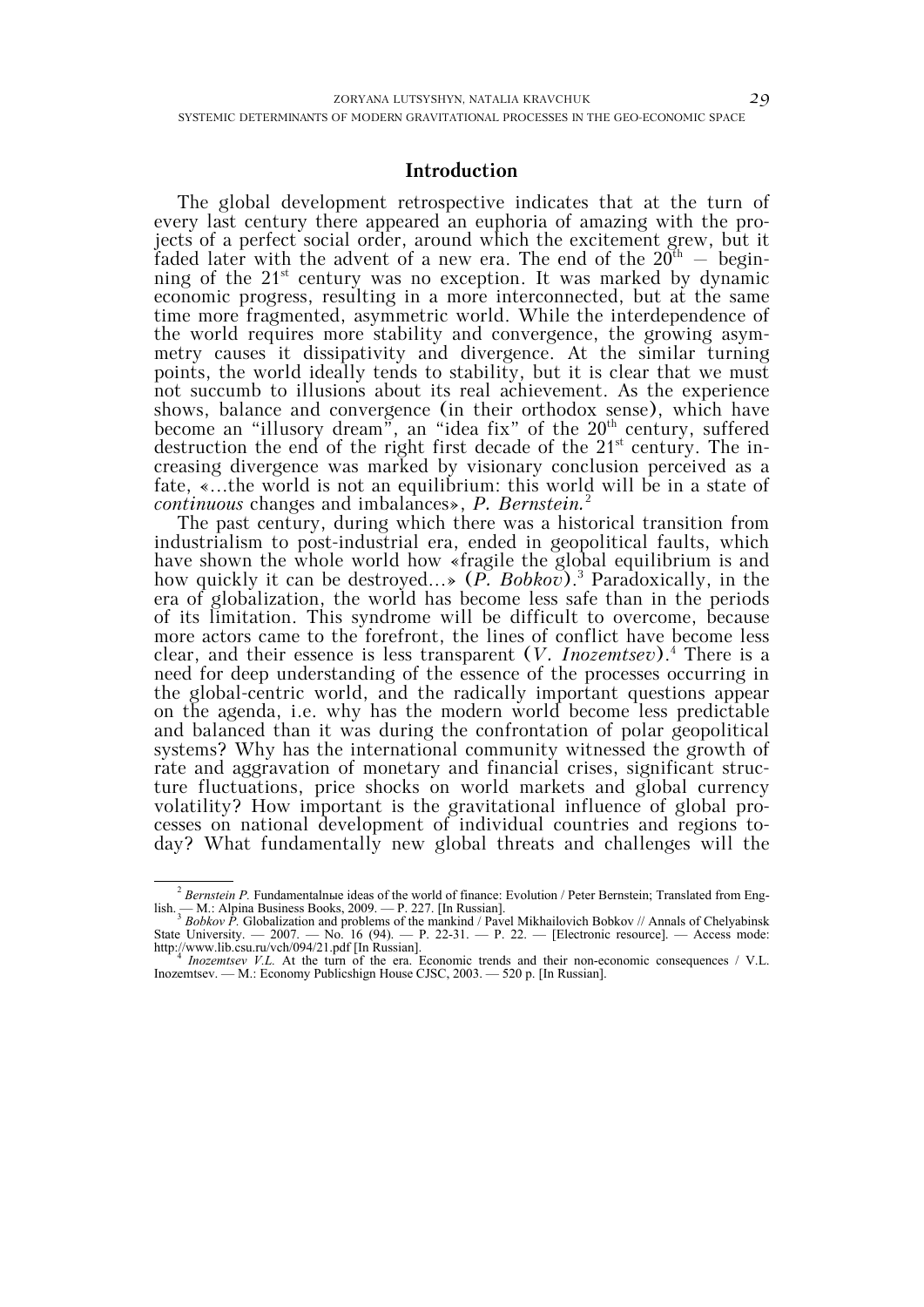world face in the third millennium? Nevertheless, to which architecture of the new world order does the humanity walk?

These questions have no clear answer. Instead, there is a rather lively discussion and debate on the formation of fundamentally new foundations and construction of new «fundamental pillars» of the modern global development paradigm.

An important contribution to the study of fundamental issues of modern global transformations was made by Western scholars, Z. Bauman<sup>5</sup>, D. Bell<sup>6</sup>, I. Wallerstein<sup>7</sup>, M. Castells<sup>8</sup>, J. Rosenau<sup>9</sup>, A. Toffle<sup>10</sup>, F. Fukuyama<sup>11</sup> and Russian scientists, V. Inozemtsev,<sup>12</sup> E. Kochetov<sup>13</sup>, M. Cheshkova<sup>1415</sup>, and Y. Yakovets<sup>16</sup>. In recent years, the issue of convergence and global inequalities, the problems of imbalance and asymmetry of global economic development have been addressed in the writings of foreign scholars, i.e. S. Amin, <sup>17</sup>H. Berry, M. Gillen, A. Hendi<sup>18</sup>, N. Birdsall<sup>19</sup>, R. Wade<sup>20</sup>, B. Goesling, G. Firebaugh<sup>21</sup>, R. Korzeniewicz,

https://docs.google.com/viewer?a=v&q=cache: poQCsIfHD8J: sr1.narod.ru/rozenauturbulent.nost.doc. [In Russian]. 10 *Toffler E.* Shock of the future / E. Toffler. — M.: AST, 2001. — P. 560. [Electronic resource]. — Access

— M.: AST Publishing House, 2004. — 592 p. [In Russian].<br><sup>12</sup> *Bell D., Inozemtsev V.* Era of divergence: reflections on the 21<sup>st</sup> century world / D. Bell, V. Inozemtsev. — M

.: Center for postindustrial society studies, 2007. — 304 p. [In Russian]. 13 *Kochetov E.G.* Geoeconomics. Mastering of the global economic space / E.G. Kochetov. — M.: Norma,

2006. — 528 p. [In Russian].<br><sup>14</sup> *Cheshkov M.* Revival of the East and developing countries in the global context / Marat Cheshkov // Global economy and international relations. — 2007. — No. 11. — P. 69-80. [In Russian].<br><sup>15</sup> *Cheshkov M.* World as a differentiated whole / Marat Cheshkov // Global economy and international rela-

tions. — 2006. — No. 7. — P. 60-72. [In Russian].<br><sup>16</sup> *Yakovets V.* Global economic transformations of the twenty-first century / V. Yakovets. — M.: Economics, 2011. — 384 p. [In Russian]. 17 *Amin S.* Economic Globalism and Political Universalism: Conflicting Issues? / Samir Amin // Journal of

world-systems research. Special Issue: Festchrift for Immanuel Wallerstein — Part II., Vi, 3, fall / winter 2000, p. 582-622. — [Electronic resource]. — Access mode: http://jwsr.ucr.edu.<br><sup>18</sup> *Berry H., Guillén M., Hendi A.* Is the world becoming smaller? Globalization and convergence across coun-

tries / Heather Berry, Mauro F. Guillén, Arun S. Hendi // February 2012. — [Electronic resource]. — Access mode: http://www.sas.upenn.edu/~hendias/research.html.<br><sup>19</sup> *Berdsoll N.* Gaining of inequality in the new global economy / Nancy Berdsoll // Economic issues. — 2006.

— No. 4. — P. 84-89. [In Russian]. 20 *Wade R.* Hunter Inequality and globalization: comment on Firebaugh and Gosling / Robert Wade // eScholar-

ship Repository, 2006. — [Electronic resource]. — Access mode: http://repositories.cdlib.org/cgirs/CGIRS-2004-

10. 21 *Firebaugh G., Goesling B.* Accounting for the Recent Decline in Global Income Inequality / G. Firebaugh, B. Goesling // American Journal of Sociology.  $-2004$ . — September. — Number 2 (110). — R. 283-312. — [Electronic resource]. — Access mode: http://ucatlas.ucsc.edu.

<sup>&</sup>lt;sup>5</sup> *Bauman Z.* Individualized society / Z. Bauman; Translated from English. ed. by V.L. Inozemtseva. — M.: Logos Publishing House, 2002. — 390 p. [In Russian]. Logos Publishing House, 2002. — 390 p. [In Russian].<br><sup>6</sup> *Bell D.* Industrial society of the future. Experience of social prediction / D. Bell. Translated from English. Ed.

by V.L. Inozemtseva. — M.: Academy, 1999. — 956 pp. [In Russian].<br>*<sup>7</sup> Wallerstein I*. End of the known world: sociology of the twenty-first century / Immanuil Wallerstein; Translat-

ed from English. Ed. by V.L. Inozemtsev; Center of postindustrial society research. — M.: Logos, 2003. — 368 p. [In Russian]. 8 *Castells M.* Information era: economy, society and culture / M. Castells. — Translated from English. Scien-

tific editor O.I. Shkaratan. — M.: GU VSHE, 2000. — 608 p. [In Russian].<br><sup>9</sup> *Rosenau J.* Turbulence in global politics / James N. Rosenau. [Electronic resource]. — Access mode:

mode: http://www.gumer.info/bibliotek\_Buks/Culture/Toff\_Shok/index.php. [In Russian].<br>
<sup>11</sup> *Fukuyama F.* End of history and the last man / Francis Fukuyama; Translated from English by M.B. Levin.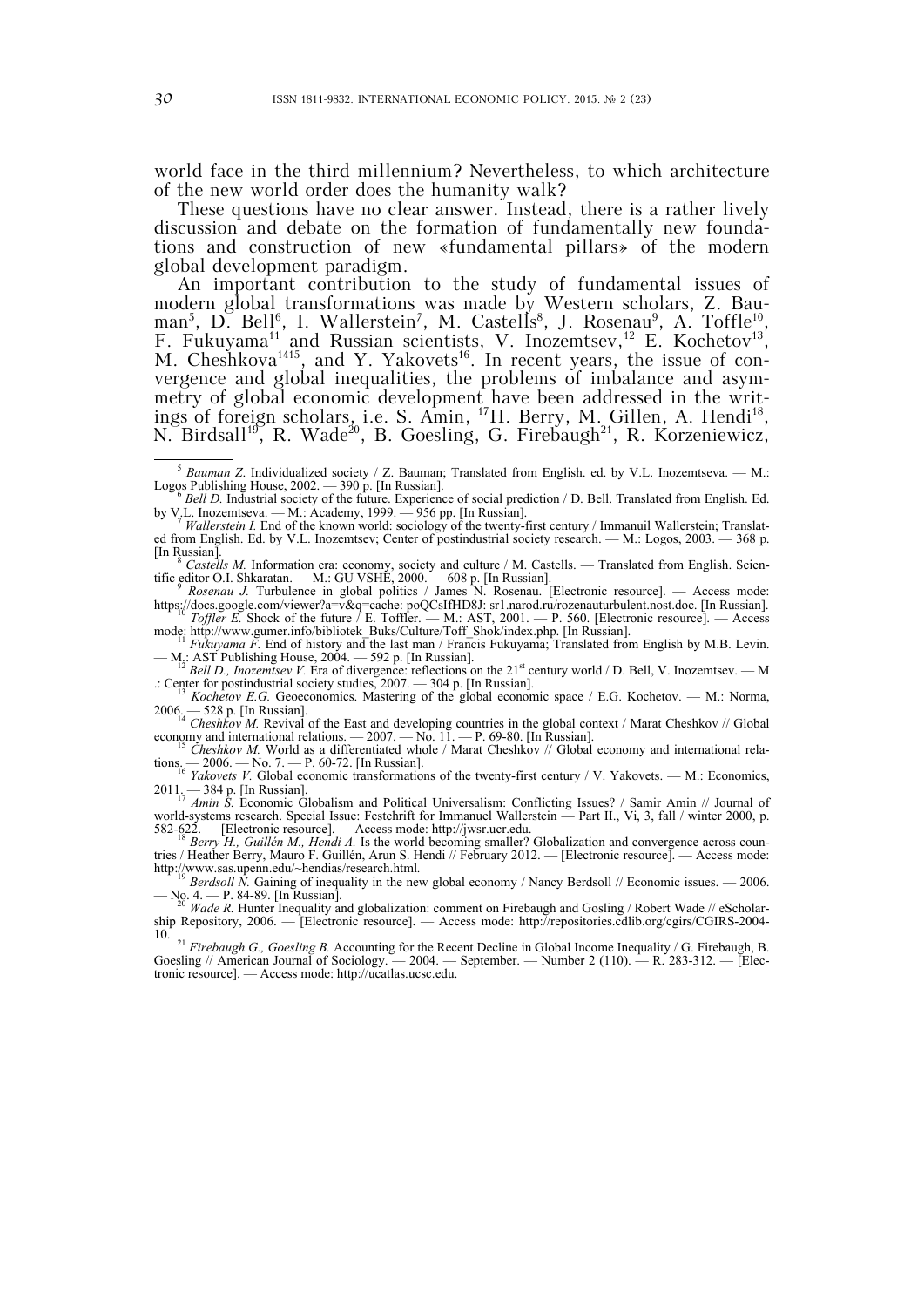T. Moran<sup>22</sup>, M. Spence<sup>23</sup>, and Ukrainian scientists, A. Halchynskyi<sup>24</sup>, D. Lukyanenko<sup>25</sup>, Y. Stoliarchuk<sup>26</sup> and others. However, the so-called «gravitational processes» occurring in the geo-economic space and accompanied by destruction of vertical and hierarchical linearly determined systems and their heterogenization remain without proper attention. The analysis in this paper is made from the standpoint of issues lying in the plane of the relevant global intersystem transformations.

The basis of this study is a *hypothesis* that the level of gravitational load increases as the global development asymmetries deepen. In this context, the following methodological structure singled out: the global development asymmetries intensify the gravitational processes in the geo-economic space; they become the cause of its heterogenization and divergence of the global development under the influence of endogenous and exogenous gravitational factors. In view of the above, the *objective of this article* provides for coverage of systemic determinants of gravitational processes in the geo-economic space, building of a geostrategic matrix of global development divergence, evaluation of geostrategic positioning of Ukraine in the geo-economic space with an implication on issues of the global intersystem transformations.

## **Geo-Economic Space Gravitational Process Determinants**

Conceptually, this study is focused on one of the key but still most controversial issues in methodology of the modern intersystem transformations, i.e. *systemic uncertainty of the «global development divergence – convergence» ratio*. There are ambiguous opinions on this issue. According to one of them (the orthodox conservative one), divergence, given the etymological reference (from the Latin divergere – deviate, diverge) is seen as the opposite of convergence (from Latin convergentio – converge, approach). Based on the etymological reference, we can probably say the «divergence» term is used in economics to reflect the quantitative dynamics of trend divergence (the growing gap between the levels of development of individual countries, deviations of

<sup>&</sup>lt;sup>22</sup> *Korzeniewicz R., Moran T.* World Inequality in the Twenty-First Century: Patterns and Tendencies / Roberto Patricio Korzeniewicz, Timothy Patrick Moran // Chapter forthcoming in The Blackwell Companion to Globaliza-

tion, edited by George Ritzer. Oxford: Blackwell Publishers, 2006.<br><sup>23</sup> *Spence M*. Next convergence: future of the economic growth in the world living at different paces / Michael Spence. Translated from English by A. Kalinin; ed. by A. Filatocheva. — M.: Publishing House of Gaidar's Insti-

tute, 2013. — 336 p. [In Russian].<br><sup>24</sup> Halchynskyi A. Economic methodology. Update logic, K.: ADEF-Ukraine, 2010. — 572 p. [In Ukrainian].<br><sup>25</sup> Lukianenko D. Global financial imbalances and their macroeconomic consequence Poruchnyk, Y. Stolyarchuk // Journal of the European economy. — 2010. — Volume 9 (1). — P. 73-92. [In Ukrainian].; *Lukianenko D., Mozghovyi O.* Financial and investment asymmetry of global economic development / D.

Lukianenko, O. Mozghovyi // Securities market of Ukraine. — 2006. — No. 11-12. — P. 3-4. [In Ukrainian].<br><sup>26</sup>. *Stoliarchuk Y.M.* Global asymmetries of economic development: Monograph / Y.M. Stolyarchuk. — K.: KNEU, 2009. — 302 p. [In Ukrainian].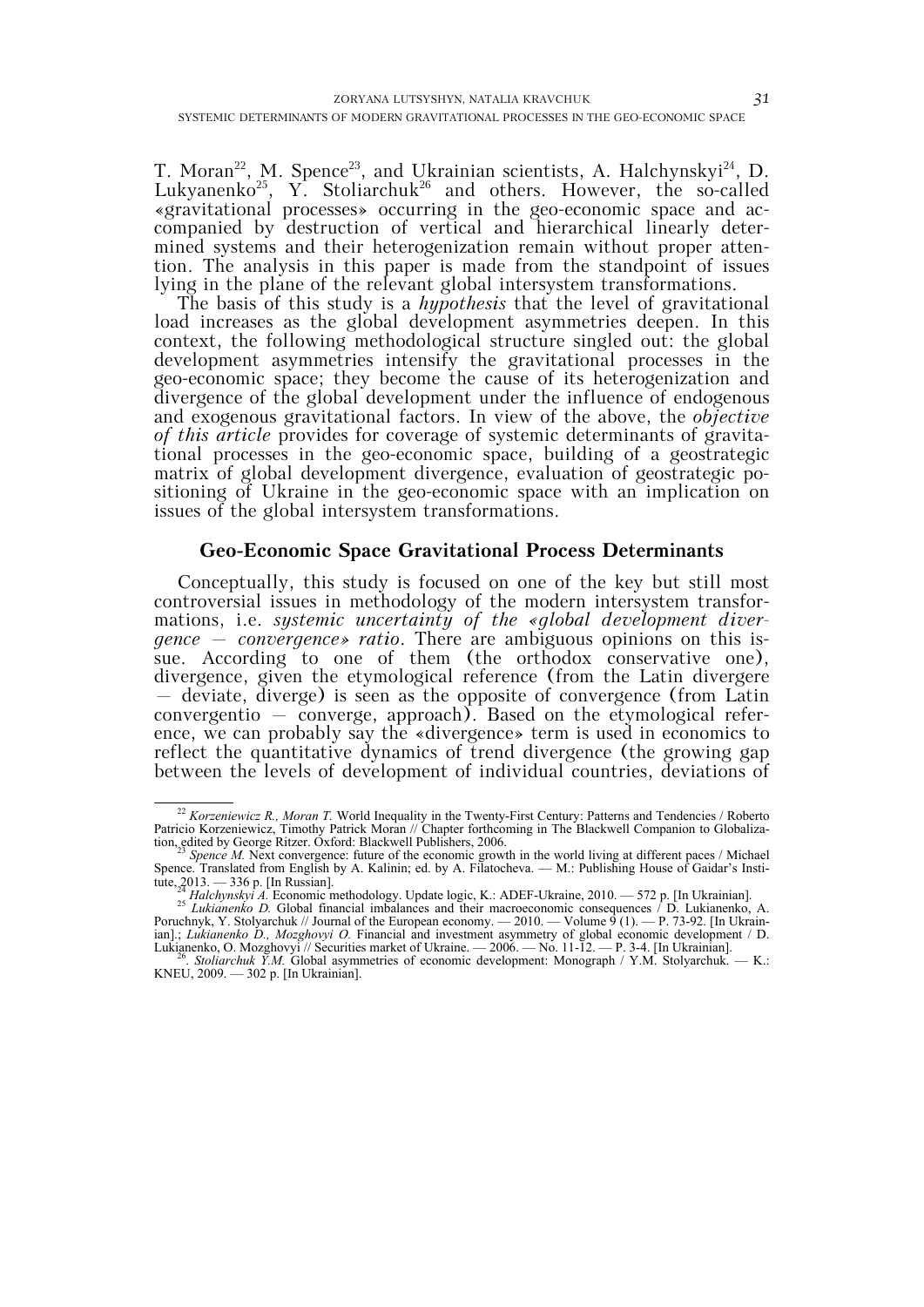macroeconomic indicators from the average in the region or in an integrated unity) and deepening of the qualitative differences between national models of the economy, their individual structures and mechanisms. In the area of foreign policy, the divergence must logically be identified with an increasing heterogeneity of institutional, political, social, cultural, ideological and other forms of international relations, which usually leads to sophistication of existing and appearance of new systems of such relations.

According to a different position, convergence and divergence are two complementary determinants of global development, and the conflict between them is characterized by inevitable internal contradictions of this process. In this context, the idea of convergence (rather than divergence) is key for argumentation and interpretation of *integration*, *internationalization* and *globalization* processes. Integration and globalization of the world economy led to the prevalence of the idea of convergence as the process of gradual approach of various economic systems and attraction of a larger number of countries in the general direction of world civilization on this basis. Accordingly, the scientific discourse, prevailing today, attributes such a complementary unity to globalization and convergence that it is almost impossible to separate them; globalization is considered an essential determinant of convergence, and the latter is treated as a logical consequence of globalization. However, we'd like to present only one quote making a significant adjustment to the ratio of the main objects of this study. «The real world is a combination and interaction of heterogeneous substances. This is the basis of its power, and it will always remain like that. Its system integrity, which will further be asserted naturally, will be developed based not on the principles of unification and vertical subordination of its subjects, but on the principles of decentralization, strengthening the priority of horizontal articulation of the global space, its heterogenization»  $(A. \text{Halchynskyi})^{27}$ . It goes about the prospects of a «new multiformat, varied, non-hierarchical, asymmetrical globalization community», in terms of which there is a «significant sophistication of relevant interdependencies and, thus, there is a subordination of these interdependencies to the «logic of complex dissipative systems»<sup>28</sup>, developed based on nonlinear dynamics and logic of gravitational processes in the geo-economic space. In this context, the facts and empirical reality clearly proves that dozens of countries for many reasons (because of irregularity of the structural factors of economic development, asynchronous cyclical development of the countries and integration associations; differentiation of their socio-economic, institutional, political, socio-cultural patterns

<sup>&</sup>lt;sup>27</sup> *Halchynskyi A.* Economic methodology. Update logic, K.: ADEF-Ukraine, 2010. — P. 325, 333. [In Ukrainian]. <sup>28</sup> Ibid. — P. 326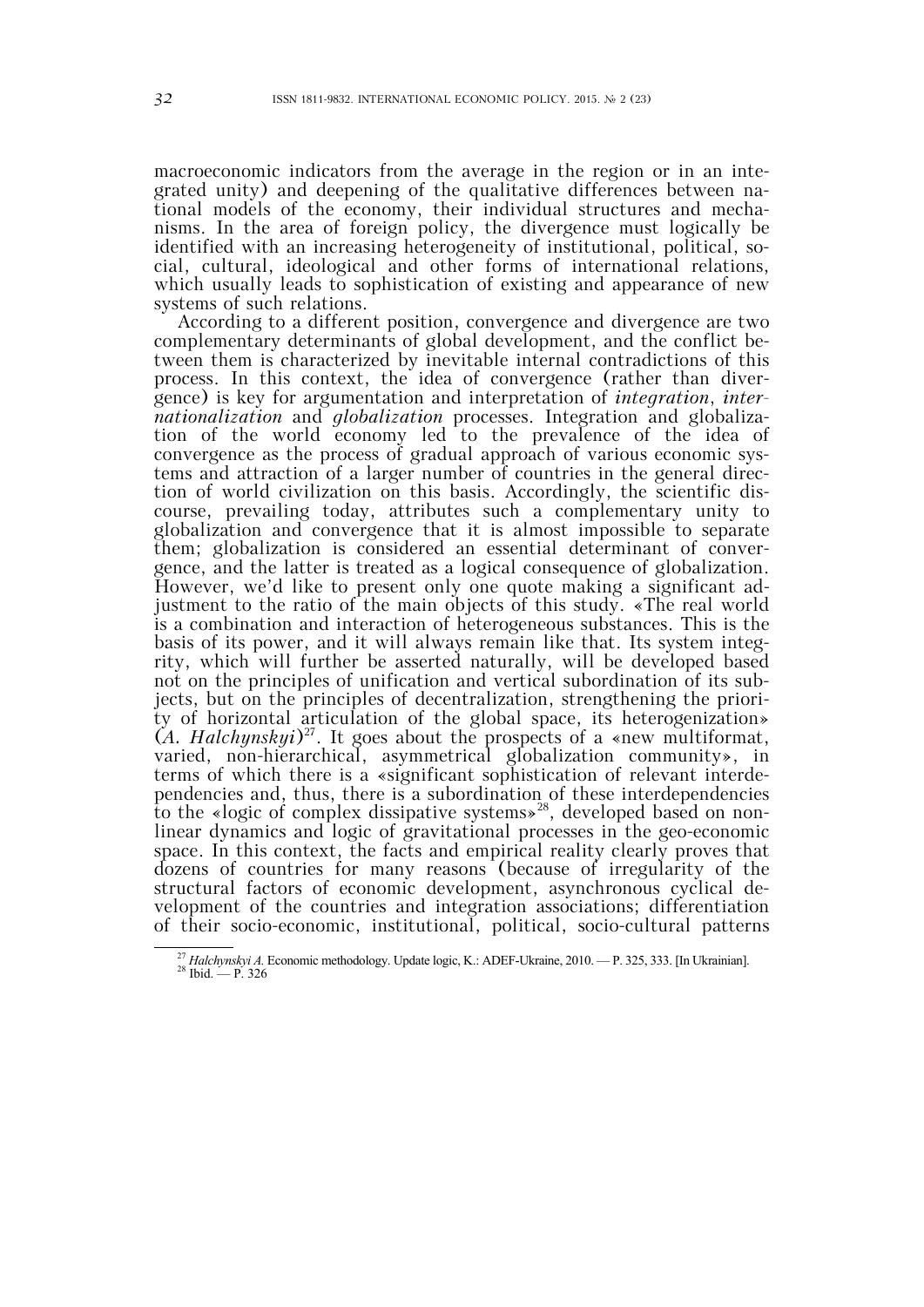etc.) are not willing to adapt to the imperatives of global development. As a result, the gap between them and global leaders is increased, geospace stratification and deep marginalization of the global development outsiders is conserved, and all this leads to sophistication of the existing system of geopolitical and geo-economic relations, conflict of interests of heterogeneous economic, political and social agents and heterogeneous actors of the world economy, which is a convincing evidence of the global development divergence.

# **Myths on the Current Global Intersystem Transformations**

Focusing on the corresponding uncertainty, it is appropriate to single out a few myths (popular theses), the debate on which has important methodological value in the context of the current global intersystem transformations.

*Myth one: «Globalization and unification are the defining determinants of global development»*. The modern world, on the one hand, is gradually and objectively transformed into a space of global interaction of all its components, and on the other, despite the growing trend towards synchronization of economic cycles, the peculiarities of reproduction processes of individual countries and their groupings is preserved. There is a layering of the traditional structure of geospace of new institutions and relationships, new forms of cooperation and competition, partnership and mutual confrontation, consensus and aggravation of conflict. The current global crisis has exacerbated these trends, having put the *issue of global development divergence* on the agenda. While if the pre-crisis period the reminder of this was a sign of anti-globalism and myopic pessimism, that in recent years the phrases like «the decline of globalization», «economic nationalism and protectionism are a new reality» transgress the traditional notions of global economic development, as well as the principles and laws, which should become its basic foundation in the near future. In this context, the issues of global development duality are highlighted once again; on the one hand, we have a traditional system of strengthened relations between the states according to the principles of international relations on traditional diplomacy fundamentals, protection of national interests and national sovereignty, and on the other, no less relevant is the idea of a «transnational global world», in which the sovereignty of the nation-state is gradually narrowed, and the economic and political decisions on certain vital issues are often made in view of global trends.

In this context, there are more questions than projected answers. Can the Western model of democracy respond effectively to the challenges of the new historical realities in the world where only 15% of countries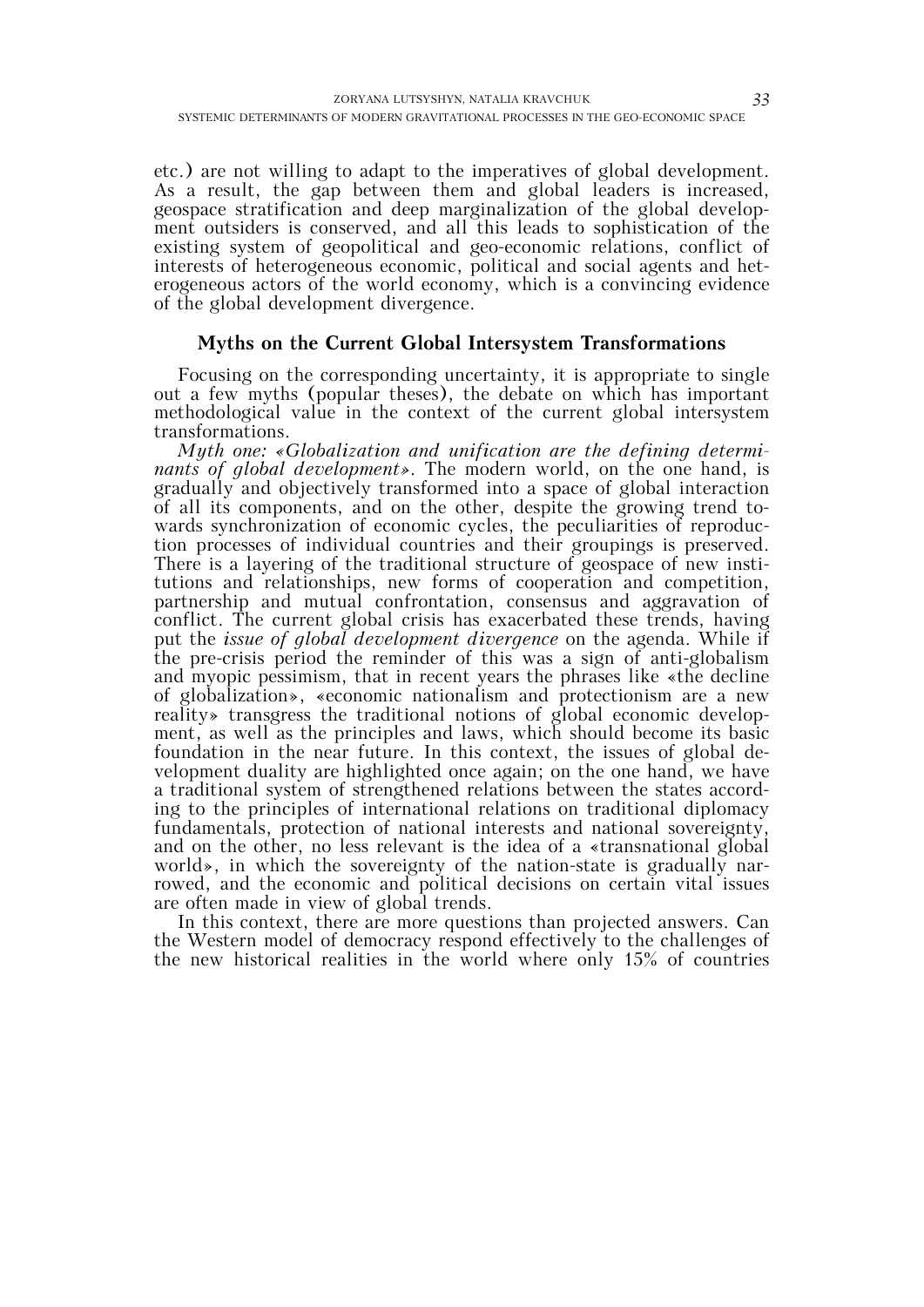pass the test for full compliance with the principles of civil society democratization, and more than 50% practice an authoritarian (including hybrid) mode of government? The sacramental questions on the Anglo-Saxon model of market economy and the values, principles and attitudes shaping its social and philosophical, moral and ethical basis, become even more pressing. In this context, the global crisis has dispelled the mythology of the very symbol of globalization, Washington Consensus, the postulates and principles of which were the basis for the thesis on globalization era, the triumph of the free market and total limitation of state intervention in the economy. Paradoxically, we must recognize that traditional economic theories and models, which have been demonstrating their adequacy to everyday realities of the market economy and the ability to offer the required vectors and tools to address the most difficult problems for decades, demonstrated their inadequacy in the current global crisis. Instead, the so-called Beijing Consensus is gaining popularity. It is based on the postulates of state economy regulation, priority of national interests and national sovereignty. So what models and priorities will determine the main vectors of global development in the  $21^{st}$  century? This is one of the key issues on the agenda.

*Myth two: «Globalization is the path towards convergence and uni*polar world.» While change in the global development trends in the 2000s', in terms of the increasing global processes, contributed to convergence of socio-economic models to some extent, generally, no significant unification of national institutions determining the nature of economic and social systems of countries and regions has occurred.

Consequently, the current global crisis manner openly and convincingly demonstrated a rapid self-destruction of the idea of unipolar world, and steady destruction of the foreign policy concepts implicitly built on the idea of «economic and military superiority of the West over the rest of the world,» which further reaffirmed *the issue of asymmetry and polycentric nature of the global development*. It primarily refers to a marked shift of the world economic development vector towards developing countries (and, in particular, an obvious reallocation of geopolitical and geo-economic influence, wealth and economic potential to the East and South-East Asia and Latin America). The most advanced of these countries become the members of the «convergence clubs» of industrialized countries. Right now, along with «old» ones, i.e. US, Japan, Western Europe (or rather, its historic core), the «new gravity fields» in the global economy and politics are formed around China, India, Brazil, Russia, and Mexico. Together, these countries will form the «higher league» in geopolitics and geo-economics in the near future. Still, the regional leaders, a kind of a «second tier» of geopolitics and geo-economics, became apparent. These are the Republic of Korea, Tur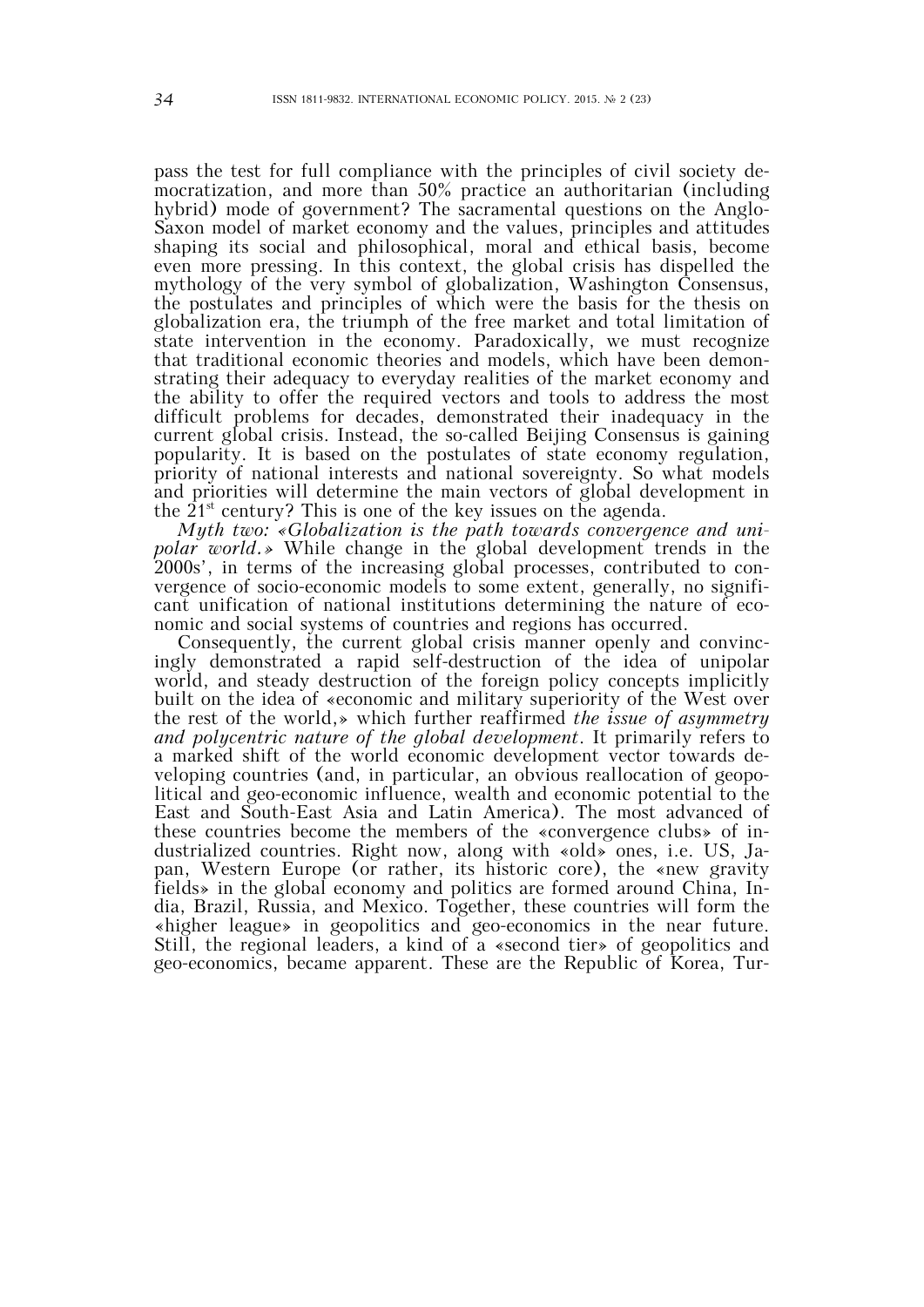key, Indonesia, Saudi Arabia, United Arab Emirates and some other states, rapidly expanding their economic and military-political power. There is a tendency towards intensification of geo-economic activity of small countries having a strong scientific, technical and financial potential.

However, the following questions still remain open: What are the prospects for expanding the «higher league» of the world economy? When and on what scientific and technological basis will it happen? Will the «second tier» countries become the «cornerstones of regional stability and democratization of the world order»? Only one thing is apparent; their strategic positioning in geospace becomes an integral determinant of the global development divergence.

*Myth three: «Globalization in its pro-Western version will undergo an inversion»*. Developing the concept of a polycentric geospace, we have to recognize that at the current stage of global transformations, the redistribution of the world gross domestic product and diffusion of economic power and wealth is accelerated. Consequently, the countries of «non-Western world» turned into the new active actors of the world economy and politics. In this context, the traditional industrial division of countries into the so-called «three worlds», and the very concept of the Third World, gradually began to lose sense. In the context of unprecedented change of the qualitative and quantitative composition of the global development leaders, globalization in its pro-Western version gradually began to experience a kind of inversion. However, amid these optimistic forecasts, the fact that at the beginning of the  $21<sup>st</sup>$  century (the so-called "postindustrialism" era), more than 1 billion people  $(1/\dot{6})$ of the world's population) live (according to the UN) in slums, is regarded ambiguously. In quantitative terms, the leaders by this indicator are Asia  $-60\%$ ; Africa- 20%, and Latin America 14%. This is still a pressing problem for the countries being the «old gravity centers» where 54 million people (6%) live in slums.

Given the above, we must recognize that «the whole self-deception about the «new world order» was actually a Faustian agreement between East and West. It allowed the Eastern economies to get out of the Third World «on the shoulders» of western consumers and infrastructure development, and thus allowed the Western consumers to maintain unrealistic wages and living standards from Wall Street and Detroit to Stuttgart. It also led to the unheard, since the First World War, concentration of wealth among the world's industrial and financial titans».29 Paradoxically, only the outer shell and forms of global inequality are changing actually, while the fundamentals of the «architec-

<sup>&</sup>lt;sup>29</sup> *Hajiyev K.* Global economic crisis in the mirror of sociocultural and politico-cultural transformations / Kamaludyn Serazhudynovych Hajiyev // Global economy and international relations.  $-2010$ .  $-$  No. 8.  $-$  P. 27. [In Russian].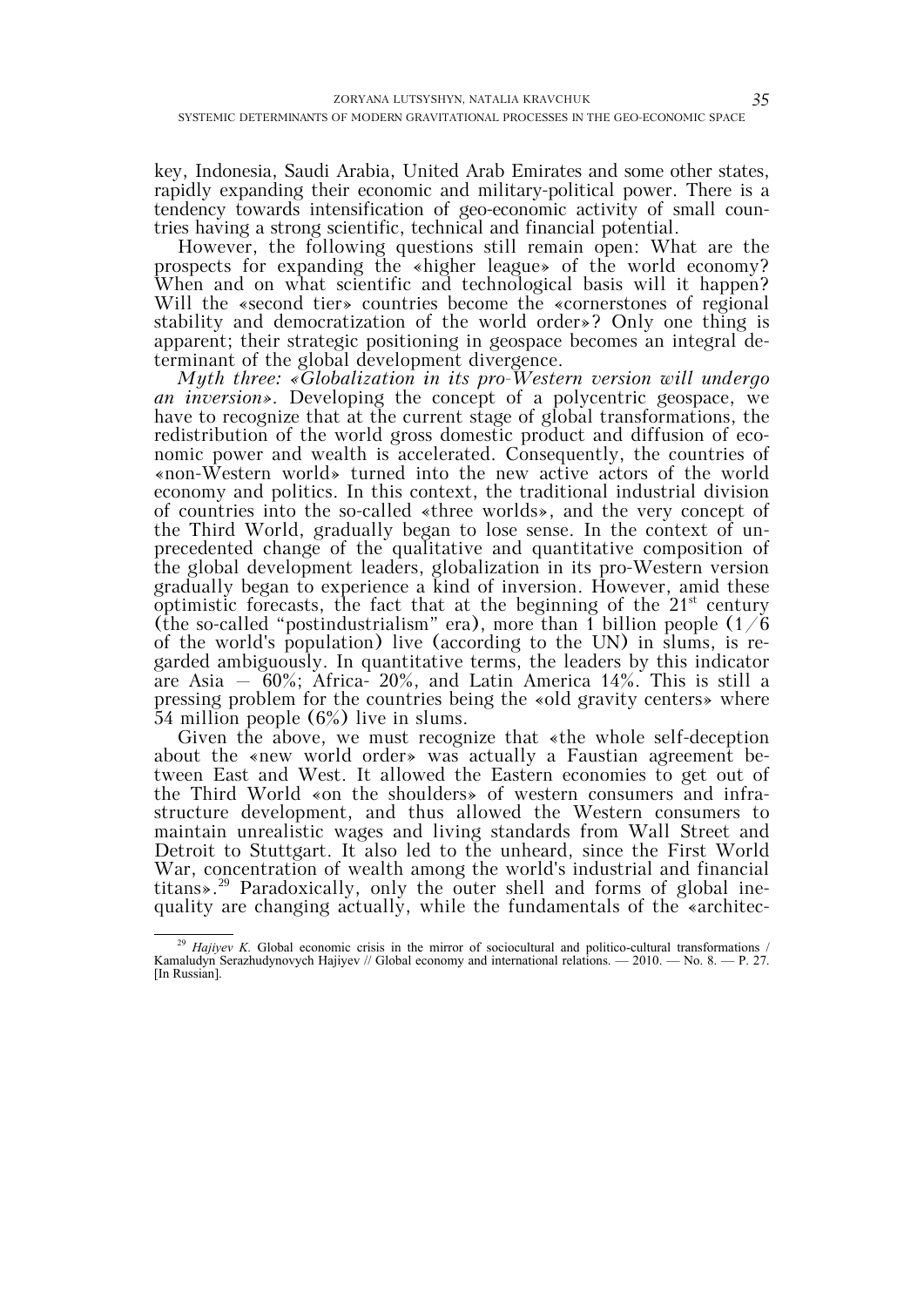tural design» of the global financial pyramid (in terms of laws and proportions of the world gross domestic product redistribution and diffusion of economic power and wealth) remain unchanged. Its top is formed by the global financial oligarchy without a clearly defined «residence»; the middle tier is developed economies, the so-called «center of the international market system» (*J. Soros*) and, finally, the lowest level are the economies of the so-called «periphery of global capitalism.» The architectural design of the global financial pyramid is a convincing evidence that the global-centric economy does not follow the principles of equivalence and fair international exchange and redistribution, but rather the principle of property polarization of the global society.

So, there is an open question, what concepts must replace the three «global projects» of S. Amin<sup>30</sup> to restore the positive dynamics of the mankind evolution? Until the answer to this fundamental question is found, we should not expect to build a «new world order» (it will maintain the " $20<sup>th</sup>$  century idea fix" status).

*Myth four: «Marginalization of states in geospace is a consequence*  of globalization». Against the background of optimistic rhetoric on totality of convergence, under the reliable guise of populism and sophistry on globalization benefits, *the phenomenon of marginalization of the countries in the global development,* which are often assigned the status of «*fallidos*» (loser countries in the Hispanic area) (known in historical and evolutionary retrospect) still remains unresolved. However, the problem of their backwardness is not caused by globalization (as it is often interpret), but by the fact that the «global» waves of globalization typically do not reach their socio-economic panel; they remain a «marginalized ascent» of not only globalized post-industrial society, but also an undisclosed (a kind of «terra incognito») theme of the modern comparative studies. Due to the lack of structural factors of economic growth, they have different means of survival, from trade in domain names (Tuvalu, the Federated States of Micronesia), mass emigration and export commodity flows (Cape Verde, Kiribati, Comoros), and shelter of illegal immigrants (Nauru) to creation of offshore zones (Vanuatu, Dominica, Samoa) and the tourism industry (Antigua and Barbuda, Barbados, Saint Kitts and Nevis).

# **Geostrategic Matrix of Global Development Divergence**

Since the  $21^{st}$  century, the humankind witnessed a «sharp turn» in geopolitical and geo-economic relations, which led to *misbalance on a global scale* and certainly affected the dynamics of economic relations

<sup>&</sup>lt;sup>30</sup> It goes about the «state of common welfare» — the West, «Bandung project» — developing countries, «capitalism without capitalists» — the world of socialism.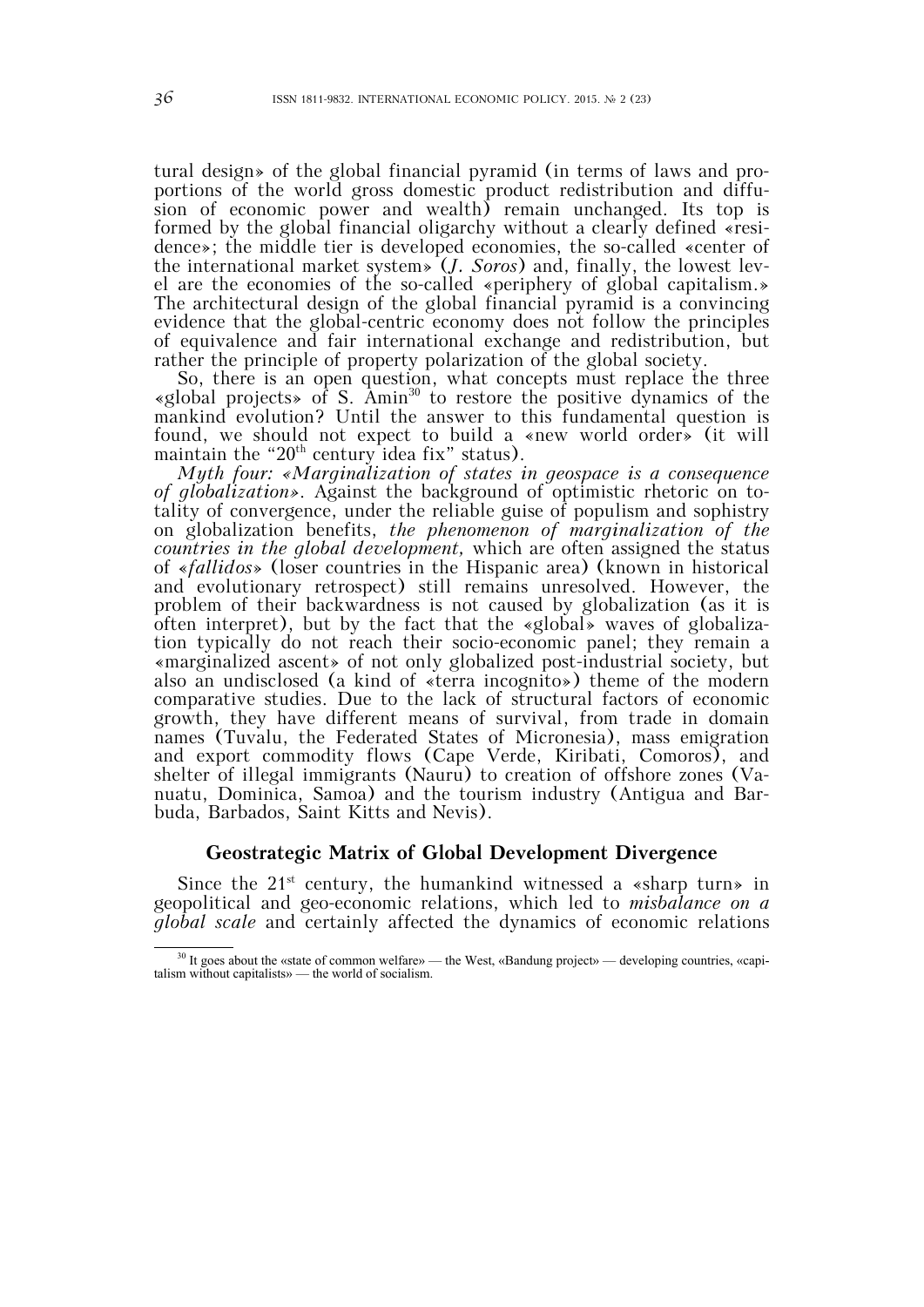internationalization. This turn of historical significance, without exaggeration, is characterized by a fundamental systemic transformation of economic, political, socio-cultural and, in general, inter-civilizational interaction. The number of states, the so-called «gravity centers», is increased, some of which are permanently moving towards the status of geostrategic global and regional leaders, expanding their influence, including through the traditional leaders of the Western world. In the Asian region, the actions of these countries started building a «private club» of economic and political cooperation, a private system of diplomatic institutions and «platforms for political dialogue.» This results in formation of a multipolar world, and the role of the new gravity centers in world politics and global rental redistribution is increased (Fig. 1).

What are the criterion signs of a new geo-economic space configuration? To answer this question, we turn to the analysis of geostrategic matrix of global development divergence (Fig. 1). The basic idea of its construction is to reveal the systemic determinants of gravitational processes in the geo-economic space, leading to the nonlinear dynamics of global development, through the multidimensional and multilevel geospace asymmetry; to outline the regions which will become the most dynamic in the future, to show how the process of global economic wealth redistribution and diffusion of economic power between «old» and «new» gravity centers will occur, and to focus on global development asymmetry issues. The methodology of geostrategic matrix construction is based on a cluster analysis of linguistic variables and an integrated analysis of the key trends and global development of country in a wide range of sociodemographic, social, economic, energy and technological, geopolitical, socio-cultural and institutional aspects. Therefore, the grouping of countries into «convergence clubs» was conducted, in this case, not only because of their economic or civilizational closeness, but also in view of the level of economic wealth and economic freedom of a man, their greater or lesser propensity to the risks of global imbalances, social and geopolitical shocks $^{31}$ .

Particular attention should be paid to the convergence clubs located in the plane of the «adaptation syndrome» vector field (Fig. 1 shows a diagonal matrix from the lower left to the upper right corner). They are marginal and the most dynamic gravity fields in terms of geospatial positioning. These are the so-called «wandering internationalized nuclei»  $(E. Kochetov)<sup>32</sup>$  in the geospace, which can lose their geostrategic position in the case of insufficient development of «adaptation syndrome».

<sup>&</sup>lt;sup>31</sup> *Kravchuk N.Y.* Global development divergence: modern paradigm of geo-financial space formation / Natalia Kravchuk. — K.: Knowledge, 2012. — P. 156 — 244. [In Ukrainian].<br><sup>32</sup> *Kochetov E. G.* Geo-economics. Mastering of the global economic space / E.G. Kochetov. — M.: Norma,

<sup>2006. —</sup> P. 121-124. [In Russian].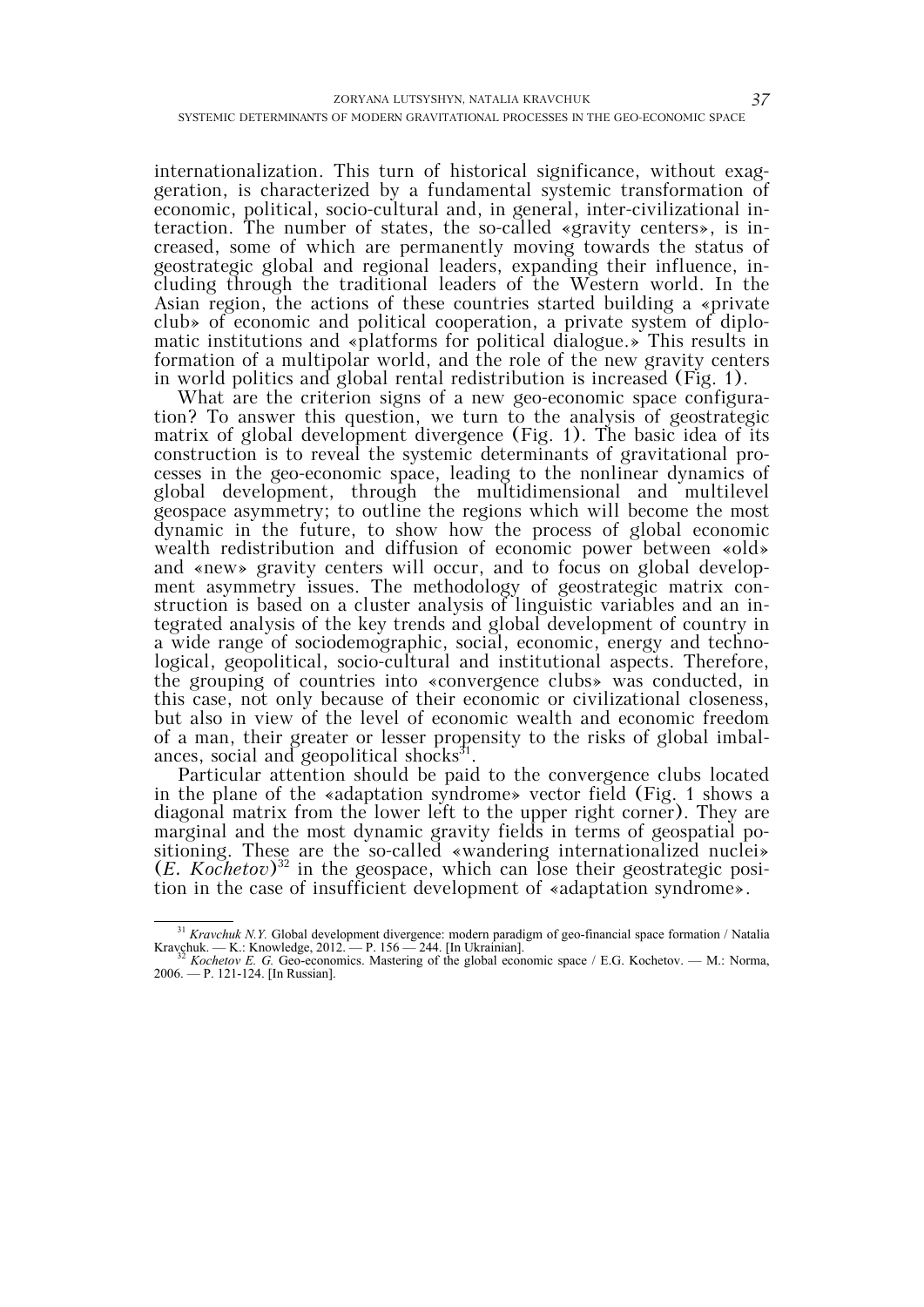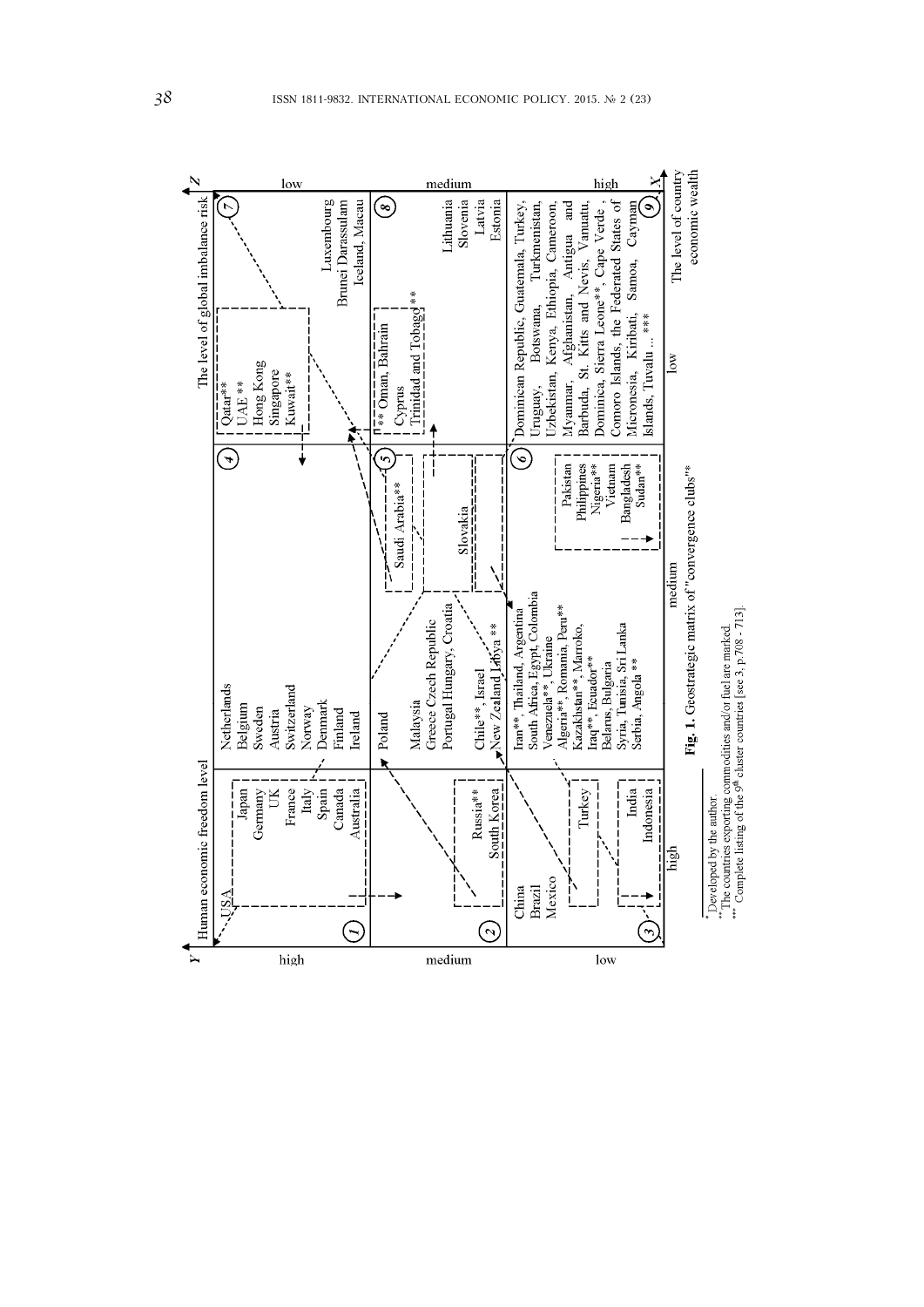This diagonal contains four largest economies in the world under a well-known BRIC acronym – Brazil, Russia, India, China, as well as the rapidly growing economies of Mexico, Turkey, Indonesia, Republic of Korea, which have the potential of becoming the «new gravity centers of global economic development,» or at least the premises to take this place. The countries located on this diagonal, occupying 9% of the territory with 47.3% population, generate 38.3% of the world GDP and concentrate 30.2% of the world financial capacity. In the international division of labor, almost all countries of these gravity fields tend towards industrial and investment cooperation, expansion of cooperation supplies within international structures of not internationalized, but network nature. Due to creation of the global and regional value added chains, these countries are closely linked with the markets of the "old gravity centers", the US and Western Europe, and therefore are very prone to asymmetric shocks and structural fluctuations in these markets.

«Convergence clubs» located under the diagonal consolidate 18 countries with a total area of 6% and a population of almost 11%; they account for 47.5% of the world GDP and 64% of the world financial capacity, which actually generates a global consumer demand. The countries which are members of these clubs feature a high level of rights and freedoms in public and political life. They all, without exception, passed an agricultural and industrial development stage and currently are at the post-industrialism stage, characterized by the leading role of services in the national economy, which generates 60% to 80% of GDP, high consumer demand, steady progress in science and technology, and strengthening of social policy. Generally, these countries have concentrated an enormous wealth potential to absorb the economic and social consequences of the crisis. Despite the structural issues of their economic development, imbalance in employment and failures in the mechanisms of financial market regulation, which is very clearly manifested in the current global crisis, all the «old gravity centers» will continue gradual development in the coming decades. However, we should not ignore the fact that they fully faced the phenomenon of «imperial overstrain» (*P. Kennedy*)33, i.e. the lack of various kinds of strategic resources required to support its geo-strategic advantages. As regards the key factors capable of triggering the gravitational processes and affecting their geo-strategic positioning in the global environment in the coming decades, it is required to consider a combination of migration pressure with social consequences of structural problems associated with aging and labor productivity decrease.

<sup>&</sup>lt;sup>33</sup> *Kennedy P.* The Rise and Fall of the Great Powers / Paul Kennedi. — London: Unwin Hyman Ltd. — 1987.  $-704 p.$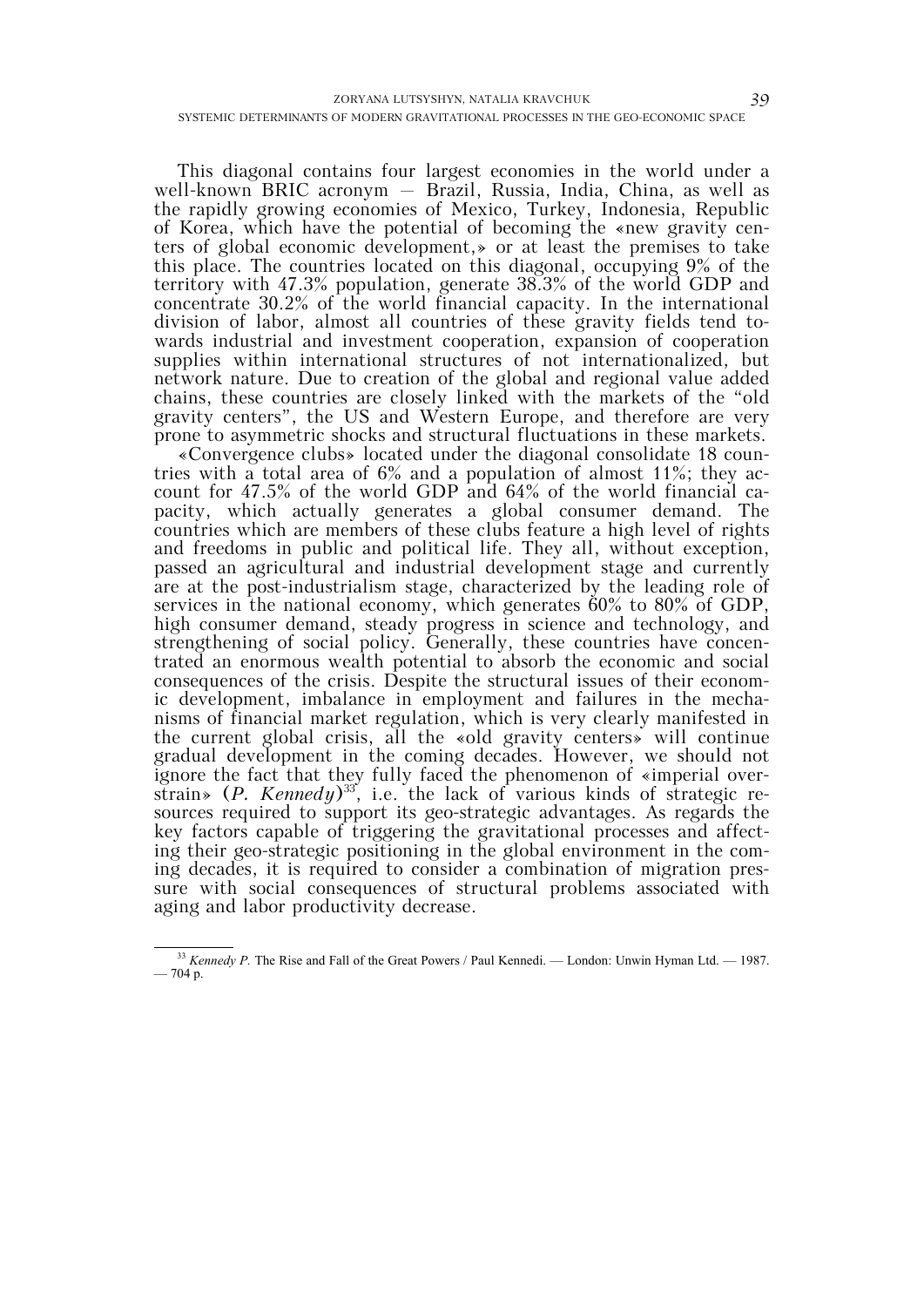«Convergence clubs» below the diagonal are extremely exposed to the risks of global imbalances due to the underdeveloped level of «adaptation syndrome». The thing is that the formation of «internationalized reproductive nuclei» among these countries has its own peculiarities, determined historically by the nature of international economic relations. They are predominated by the trade and mediation model of foreign economic relations, which causes a situation where their internal economic situation is determined primarily by the pace of foreign commodity turnover development, which is far ahead of the pace of international industrial cooperation. At the time, the external commodity turnover expansion was not supported by the timely production cooperation and technological integration based on development of the value added chains. This fact contributed to a serious backlog of the national economies of these countries in a single internationalized reproduction process. The inertia of these trends was ambitious; at the beginning of the  $21<sup>st</sup>$  century, for most of these countries the trade-mediation model remains dominant, which was the reason for involvement of their national economies in a severe structural crisis. Weak political and economic institutions in the countries, which are members of the «convergence club 6» and «convergence club 9», play a decisive role in their slow and inefficient economic development

Considering the above, we have to state that the current global transformations are not complete yet, and the new polycentric architecture of the geospace is not formed. The sustainable balance of economic and political forces in the geospace is still far away. On the contrary, in the near future, we should expect an expansion of gravitational processes in geo-economic space under the influence of fragmentation in the information and technological development of the countries, aggravation of energy problems, strengthening of environmental risks and disasters, unfavorable sociodemographic trends<sup>34</sup>; the global development divergence will also be strengthened by institutional «failures» and socio-cultural constraints<sup>35</sup>. These aspects should become the subject of research and theoretical basis for formation of new approaches to the global development issues. They must also be taken into account when mapping the geo-strategic positions of the countries in the modern heterogeneous and polycentric world.

 <sup>34</sup> *Klinov V.* Global economy: forecast until 2050 / V. Klinov // Economic issues. — 2008. — No. 5. — P. 62- 79 [In Russian]. 35 *Yasin Е., Snegovaya М.* Institution and cultuiral limitations of backlogging countries / Е. Yasin,

М. Snegovaya // Economic issues. — 2009. — No. 11. — P. 32-49 [In Russian].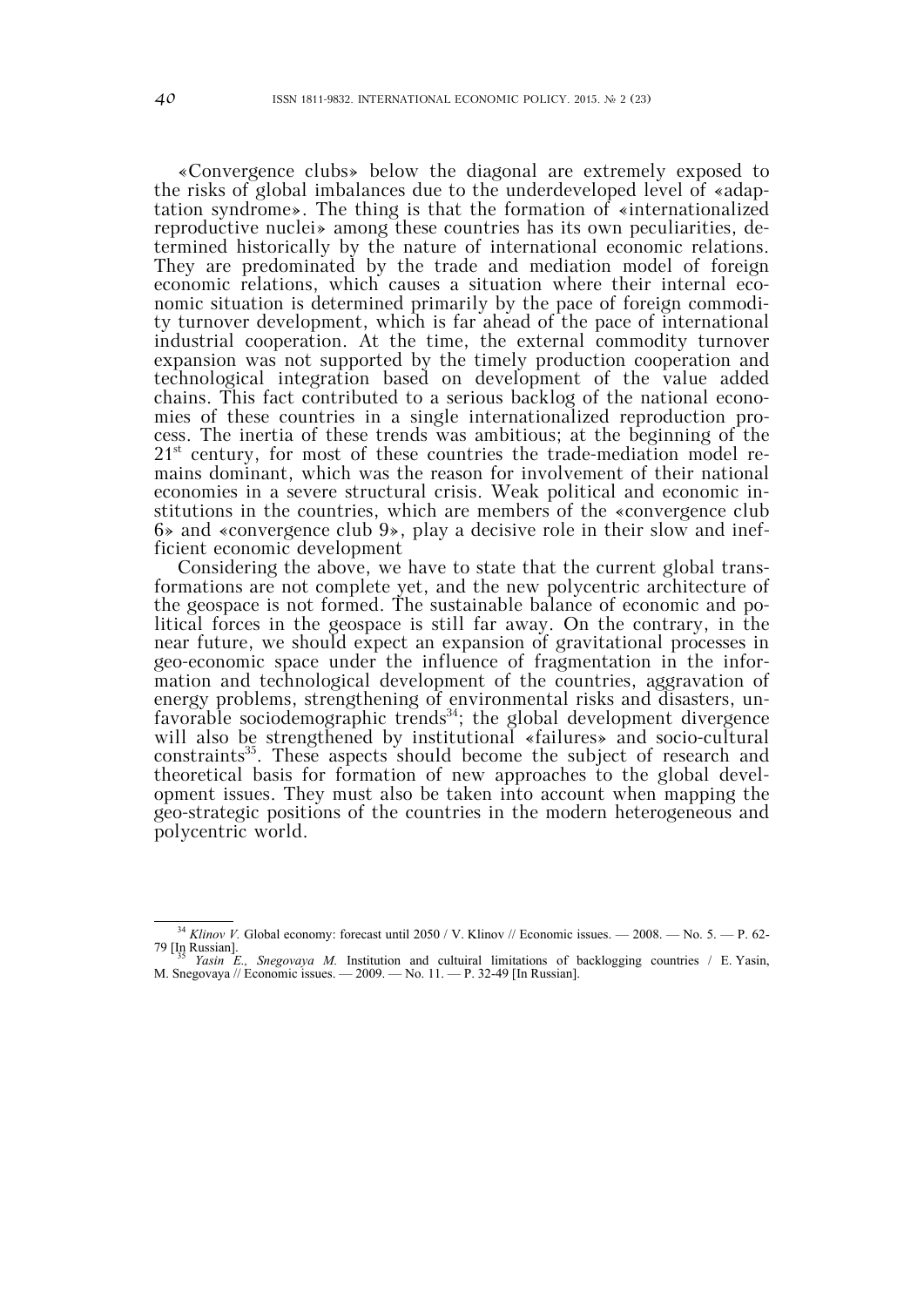## **Systemic Determinants of Ukraine's Geostrategic Position**

We devote the subsequent presentation of research findings to an analysis of systemic determinants, determining the geo-strategic position of Ukraine in the geo-economic space. Ukraine is located in a gravity field of *«convergence club 6»* unifying (with certain conventions) thirty countries (including 5 countries of Eastern Europe (Belarus, Bulgaria, Romania, Serbia, *Ukraine*), 5 Latin American countries (Argentina, Bolivia. Venezuela, Ecuador, Colombia, Peru); 9 African countries (Algeria, Angola, Egypt, Libya, Morocco, Nigeria, South Africa, Sudan, Tunisia); 4 South-East Asian countries (Vietnam, Indonesia, Thailand, Philippines); 3 South Asian countries (Bangladesh, Sri Lanka, Pakistan); 3 South-West Asian countries (Iraq, the Islamic Republic of Iran, Syrian Arab Republic) and one country of the Central Asia, Kazakhstan). In general, these countries form a cluster of «unstable economic systems», which de facto are in a phase of «transition to change.» Here there are impulses for development, in particular the new political ideas, modern ideology, activated social mobility, and increase in the potential for development of science and technology. However, there is still inertia and exacerbated structural, institutional and political crisis. Civil society in these «local geostrategic centers» remains extremely weak, the democratic institutions are mainly simulacra, masking an «uncontrolled domination of officials.» The dominants of the low level of economic freedom of the population in the countries of this «club» lie in the plane of «social stratification» determinants (*Sorokin*). It goes about the economic stratification of society and differentiation of population income, as well as non-economic factors determining the political, social and legal status of citizens, their rights and privileges, responsibilities and obligations, power and influence.

Considering the peculiarities of social stratification in «convergence club 6», we must keep in mind that the level of economic freedoms of a man here is determined by several determinants simultaneously.

First, the uncertainty about the parameters of social policy and civil society, with low levels of economy socialization, institutional reforms and democratization of property relations, with violation of parity in relations between labor and capital, and undeveloped state regulators. However, the determining factor here is the low level of flexible mechanisms of social mobility, not only horizontal but also vertical migration, which provides for the individual's movement from the lower in the higher group of social stratification.

Secondly, the action of «natural forces deepening the stratification», which fits into the concept of «stratification cycle patterns» (*P. Sorokin*). It goes not only about a theoretical design of «stratified fluctua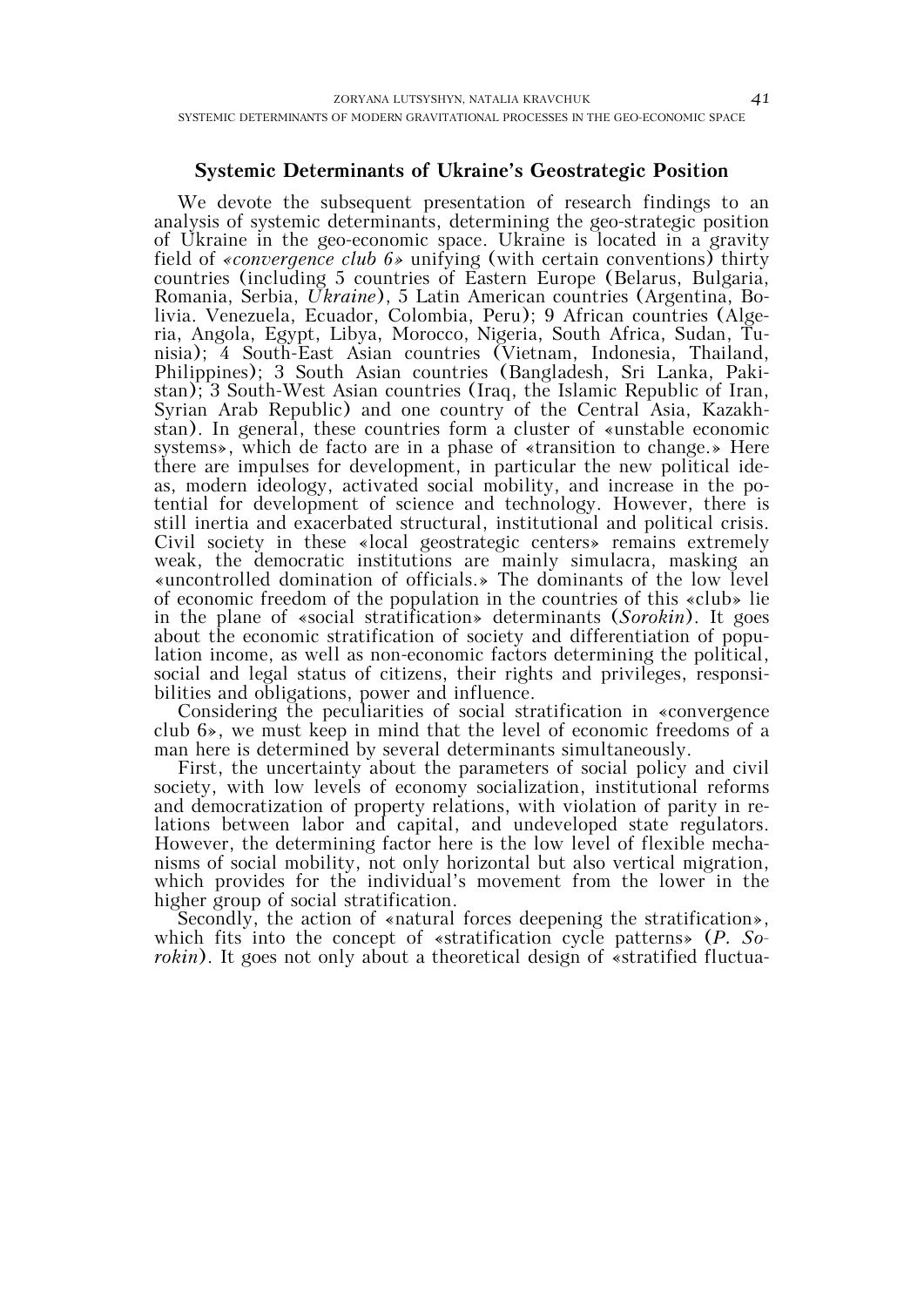tion model», but also about the real belonging of «convergence club 6» to different stratification cycles (Fig. 2). In particular, a part of it is at the stage of *transition from the third to the fourth cycle (Latin America, South Africa),* where stratification grows up to the «saturation point», beyond which the society cannot advance without the risk of «major disaster». Another part of the countries belong to the stage of the *fourth cycle (Egypt, Libya, Tunisia, Syria),* which reached the limit (saturation point) and where the alignment forces come into operation (including the civil unrest, revolution, etc.) designed to limit the upper population strata and to «cut off» the threshold stratification fluctuations on this basis. Finally, there are the countries of the *third cycle*  (e.g., *Ukraine*), which are at the stage of society differentiation strengthening, increase of social fluctuations to the «saturation point», which will result in the need of a new structural (institutional) intervention in social processes.

Thirdly, along with political and institutional factors, a decisive influence on the gravitational processes in unstable economies is exercised by the «starting conditions.»<sup>36</sup> The studies of their effects are contained in numerous scientific papers based on the analysis of which we can draw the following conclusions:

| Stage 1<br>Depression                                             | Stage 2<br>Revival                                 | Stage 3<br>Exaltation                                                                                                                                                    | Stage 4<br>Crisis                                                                                                                               |
|-------------------------------------------------------------------|----------------------------------------------------|--------------------------------------------------------------------------------------------------------------------------------------------------------------------------|-------------------------------------------------------------------------------------------------------------------------------------------------|
| Stratification top                                                |                                                    |                                                                                                                                                                          |                                                                                                                                                 |
| Disasters, economic life<br>destruction, mass im-<br>poverishment | Reduction of strati-<br>stratification<br>portions | Increased society dif-<br>fication inequality ferentiation, growing<br>and alignment of of social fluctuations<br>pro- which lead to a «satu-<br>ration point and crisis | Stratification reaches<br>the «saturation<br>point», beyond which<br>the society cannot<br>advance without the<br>risk of a «big disas-<br>ter» |
| Lower $limit$ $ \ast$ indif-<br>ferent » society                  |                                                    |                                                                                                                                                                          |                                                                                                                                                 |

#### **Fig. 2.** Stratification cycle curve

*Note:* mapped by the author.

1)almost all countries of the «convergence club 6» experienced a major shift in the social order as a result of critical accumulation of contradictions inherent in the old system or directly under the influence of

<sup>&</sup>lt;sup>36</sup> Zhuk M.V. International strategies of economic development / M.V. Zhuk, T.V. Baulina. — K.: Palyvoda A.V. Publishign House, 2006. — P. 185-186 [In Ukrainian].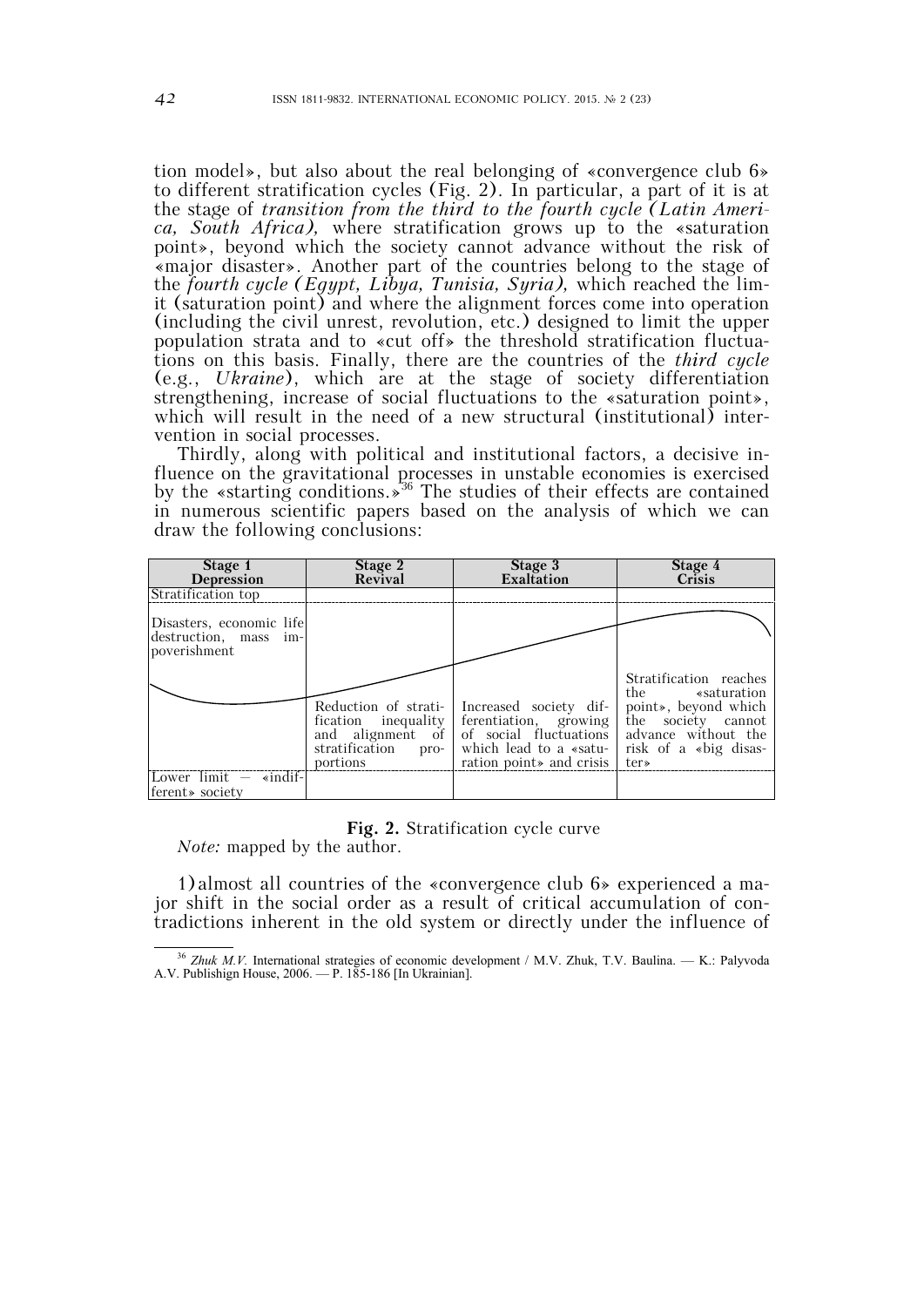the other countries, more powerful in political and economic spheres. Therefore, the state of economic instability here is caused by contradiction between the elements of a new system and inevitable remnants of the old one, which is also amplified by the influence of exogenous factors;

2)still, significant structural imbalances in the economies of almost all countries, without exception, which are members of this «club», become the causes of their involvement in the permanent structural crises amplified by incomplete institutional reforms and political instability in most of them, and are accompanied by intersystem transformations;

3)ten of the thirty countries are the countries only exporting raw commodities or fuel (Libya, Iran, Venezuela, Algeria, Peru, Iraq, Ecuador, Angola, Nigeria, Sudan). Availability of natural resources leads the inflow of investments and revenue, though, but hinders the structural reforms here and causes the «resource curse»;

4) the proximity of some of these countries (e.g. Romania and Bulgaria) to developed countries positively influences the ability of economic agents in these countries to adapt quickly to the new economic conditions;

5)the largest welfare of these countries is achieved by those who declared the policy aimed at joining the global and regional political and economic union (e.g. Bulgaria and Romania are the EU and NATO members, Argentina, Indonesia, and South Africa are the members of G-20, Philippines, Indonesia, Thailand, and Vietnam are the members of ASEAN).

Given the «starting conditions», the countries belonging to this «convergence club» are very prone to the risks of global imbalances, since the regulatory mechanisms able to perform automatic anti-crisis regulation and exert a stabilizing effect, relying on internal adaptive capacity, are poor or unavailable here. Besides, the feature of unstable economic systems is that the crisis factors arise here not only due to the accumulation of internal contradictions of the economic system, but also are inherited (due to changes in socio-economic and political systems), and therefore have a super-system nature. Therefore, the key determinants of economic development strategy in unstable economies is macroeconomic stabilization, structural and institutional reforms and exist from the political crisis. In this case, to ensure the economic stability, the effect of traditional market mechanisms of self-regulation is insufficient. It must be supplemented by systemic mechanisms.

Fourth, the analysis of social stratification of society must take into account not only the starting conditions, but also the effectiveness of reforms.37 In particular, it goes about:

<sup>&</sup>lt;sup>37</sup> Global economy and international economic relations: manual / Ed. by prof. A.S. Bulatov, prof. N.N. Liventseva. — M.: Magistr, 2008. — P. 331-332. [In Russian].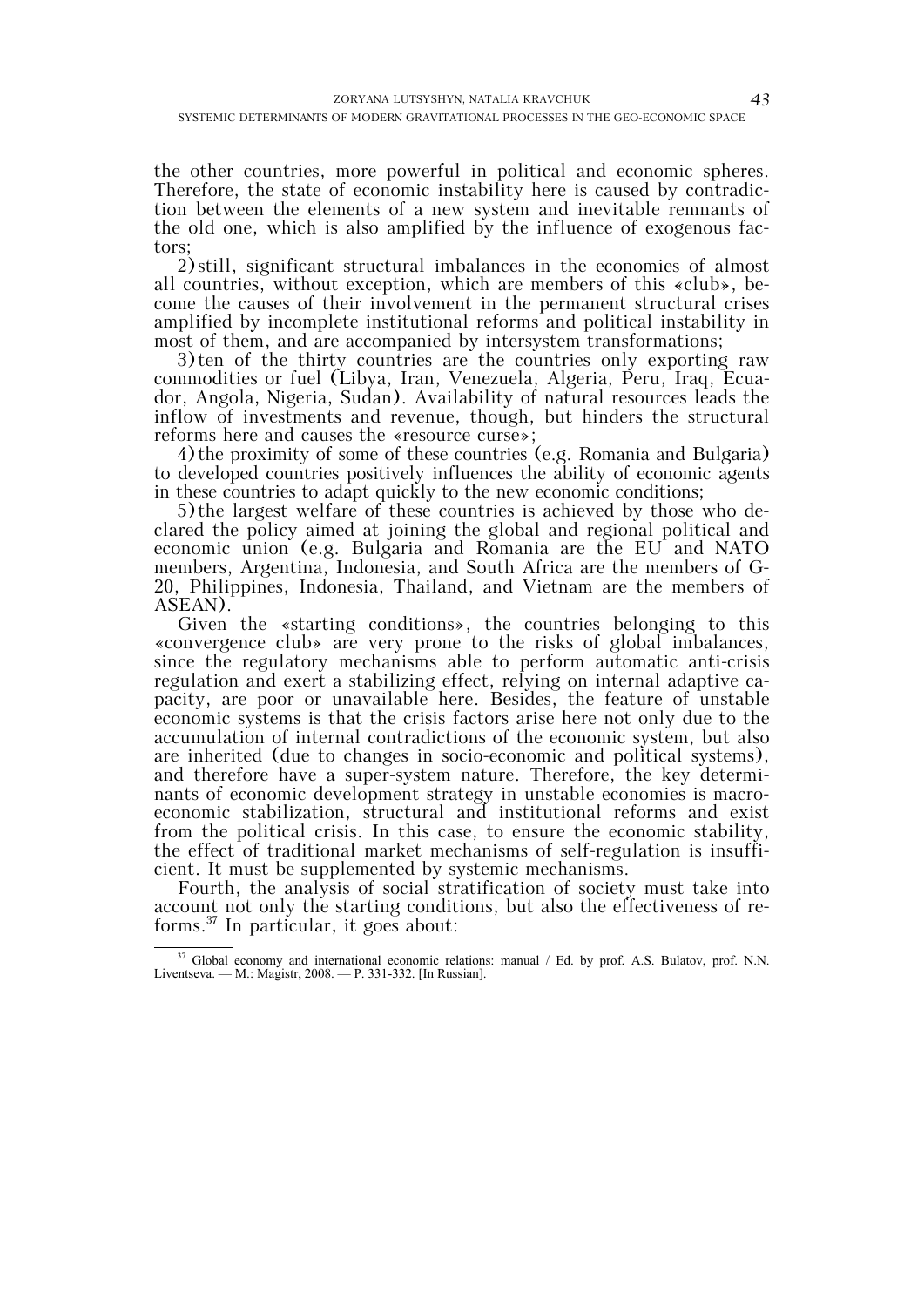–*availability of a national strategy* (if the political elite clearly defines the ultimate goals and methods of reform and if these goals and methods are shared by the majority of society, in this case a radical version of reform is possible, such as the return of Romania, Bulgaria, and Serbia to the «bosom of Western civilization», or forcing of «economiccentric strategy of expanding the export capacity» in South-East Asia (Indonesia, Thailand, Philippines); if the majority of the elite and society representatives realize the need for reforms and have the idea of strategic goals, but there is no unanimity on the way of reforms, in this case the evolutionary development option is possible (Vietnam, Bangladesh, Sri Lanka and Latin America) or the lest radical option of reform (Belarus, Kazakhstan); and finally, the primary radicalism in the absence of a national strategy can deliver pretty controversial results, like in Ukraine);

–*political elite quality* (if the political elite quality is not high enough in terms of professionalism, and especially in terms of moral responsibility to society, the reforms are accompanied by permanent errors and are selective in terms of the «interests of certain population strata»);

–*enforcement of interests of all society strata* (it goes about the «fairness» of reform, characterized by the dynamics of income of most society members (especially compared to the income of the richest population strata), proliferation of competition and small businesses (and not just big one). Taking into account the aforementioned criteria leads to the conclusion that in most countries in the «convergence club 6», the reform results are enjoyed by narrow segment of the population (as evidenced by the Gini index, which in most countries of the South Africa, Colombia, Ecuador, Nigeria, Peru, Venezuela, Argentina is an order higher than the world average).

Thus, the countries of «convergence club 6» formed a kind of version of «dualistic society» with an inherent: 1) sharp social polarization; 2) uneven development of various regions; 3) coexistence of post-industrial and industrial and even traditional sector; 4) appropriate values and cultural transformations, which occur in a complex combination of geopolitical and socio-economic contradictions, a kind of «fault lines» (*R. Rajan*).<sup>38</sup> In view of the above, the peculiarities of geo-strategic development of these countries is not in the transition to industrial or postindustrial market system (this is a simplified linear understanding of global transformations), but a clearer focus on the general civilizational parameters and criteria.

<sup>&</sup>lt;sup>38</sup> Rajan R.G. Fault lines: hidden cracks still threatening the world economy / Raghuram G. Rajan. Translated from English by I. Friedman with the participation of N. Edelmann. — M.: Publishing House of Gaidar Institute, 2011. — 416 p. [In Russian].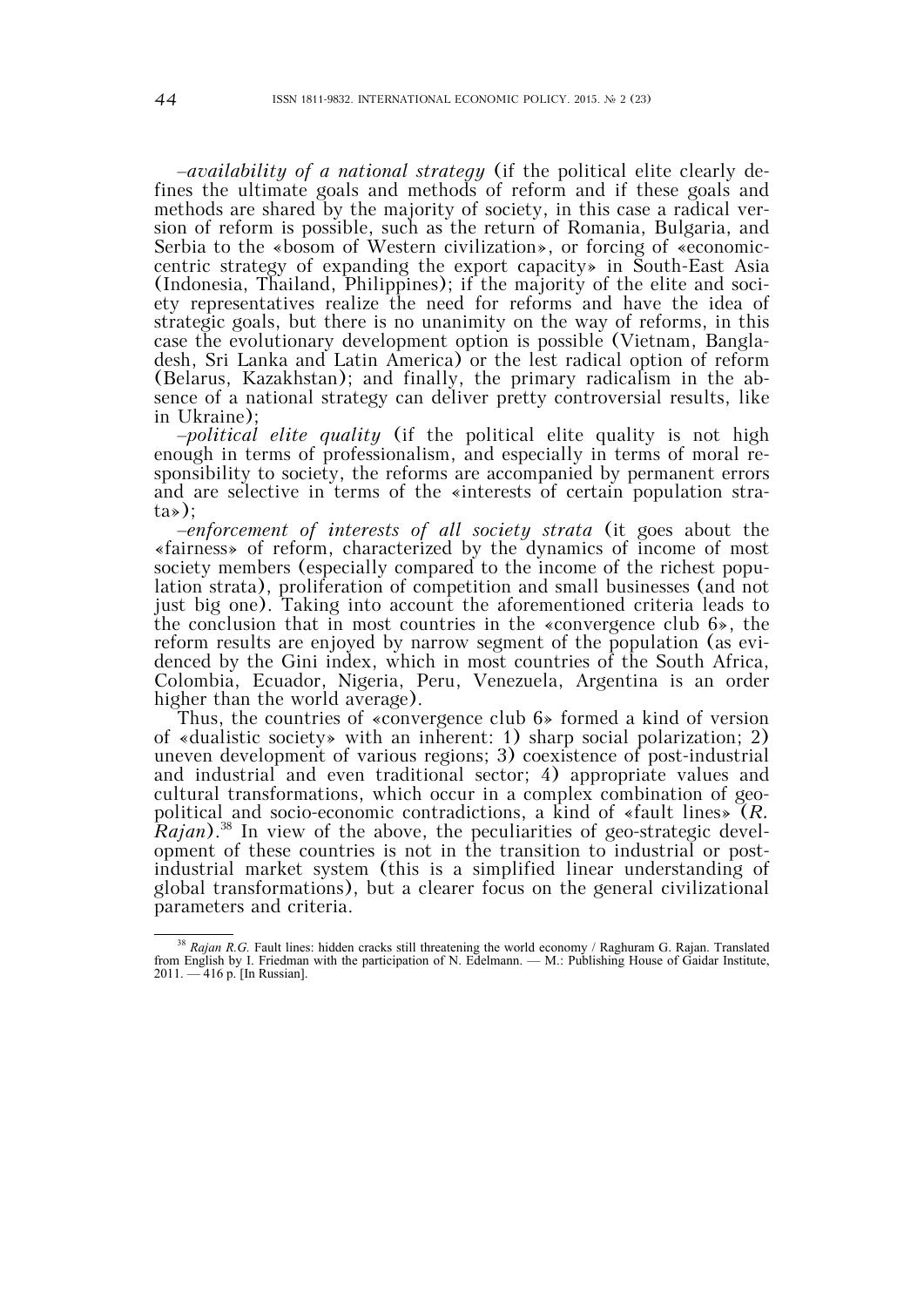### **Conclusions**

As a result of this study, we conclude that the global development at the beginning of the  $21^{st}$  century is accompanied by a simultaneous deployment of polar-vector processes. Along with the explicit increase of convergence of the global-centric economy components (convergence of countries' economies, involvement of most of them into the general mainstream of world civilization), their heterogeneity is increased. Many countries, for various reasons, are not willing to adapt to the imperatives of modern scientific and technological progress and structural changes in world markets. Consequently, the modern processes of globalization, international economic integration and convergence occur in a complex combination of geopolitical and socio-economic contradictions enhancing the gravitational processes in the geo-economic space and global development divergence.

Analysis of the geostrategic matrix of global development divergence in multiple dimensions is a conclusive evidence of the nonlinear dynamics of globalization processes and redistribution of global economic wealth between «old» and «new gravity centers», accompanied by the aggravation of contradictions between: 1) cosmopolitanism of capital and state sovereignty as a form of social organization; 2) harmonization and unification of social and economic development of the countries according to the principles of globality and political power still concentrated at the state level; 3) between traditional decision-making state institutions and new global centers controlling the resources required for their implementation and economic processes. As a result of unrealized ideas and tasks of the socio-economic convergence, the asymmetry of global development is increased; thus, the gravitational processes are growing along with integration ones. Hence, is the basic conclusion, the world is, on the one hand, homogeneous and interrelated, and on the other, it is a heterogeneous and divided. Search for the reasons of combination of these polarities and factors of global development divergence at the general theoretical and methodological level is one of the key tasks within the contemporary postmodern alternative.

#### **References**

1. *Amin S.* Economic Globalism and Political Universalism: Conflicting Issues? / Samir Amin // Journal of world-systems research. Special Issue: Festchrift for Immanuel Wallerstein – Part II., vi, 3, fall/winter 2000, p. 582- 622. – [Electronic resource]. – Access mode: http://jwsr.ucr.edu.

2. *Bauman Z*. Individualized society / Z. Bauman; Translated from English. ed. by V.L. Inozemtseva. – M.: Logos Publishing House, 2002. – 390 p. [In Russian].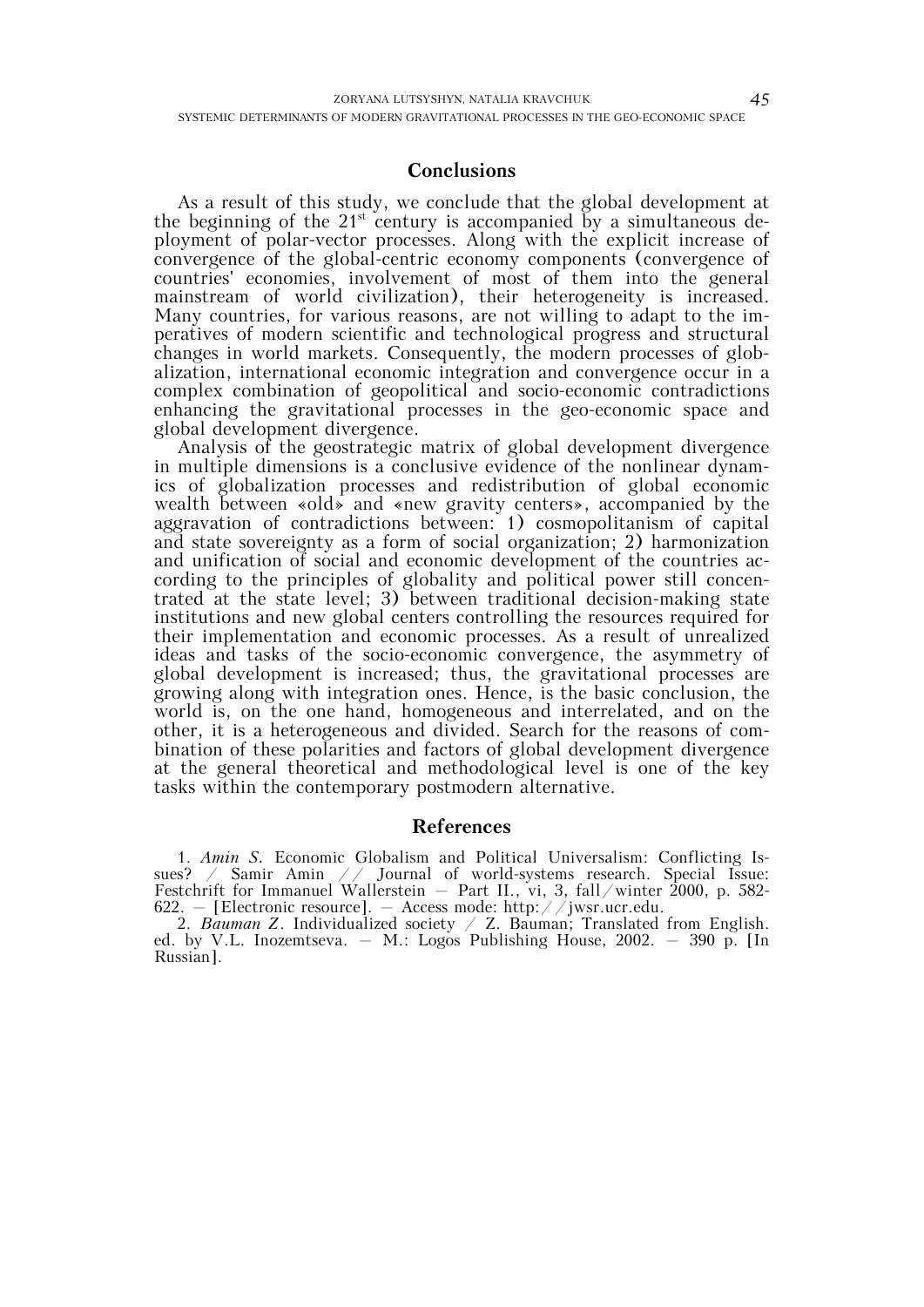3. *Bell D.* Industrial society of the future. Experience of social prediction / D. Bell. Translated from English. Ed. by V.L. Inozemtseva. – M.: Academy, 1999. – 956 pp. [In Russian].

4. *Bell D., Inozemtsev V.* Era of divergence: reflections on the 21st century world  $\angle$  D. Bell, V. Inozemtsev.  $-$  M.: Center for postindustrial society studies, 2007. – 304 p. [In Russian].

5. *Berdsoll N.* Gaining of inequality in the new global economy / Nancy Berdsoll // Economic issues.  $-2006. -$  No. 4.  $-$  P. 84-89. [In Russian].

6. *Bernstein P.* Fundamental ideas of the world of finance: Evolution / Peter Bernstein; Translated from English. – M.: Alpina Business Books, 2009. – P. 227. [In Russian].

7. *Berry H., Guillйn M., Hendi A.* Is the world becoming smaller? globalization and convergence across countries / Heather Berry, Mauro F. Guillйn, Arun S. Hendi // February 2012. – [Electronic resource]. – Access mode: http://www.sas.upenn.edu/~hendias/research.html.

8. *Bobkov P.* Globalization and problems of the mankind / Pavel Mikhailovich Bobkov  $//$  Annals of Chelyabinsk State University.  $-$  2007.  $-$ No. 16 (94). – P. 22-31. – P. 22. [Electronic resource]. – Access mode: http://www.lib.csu.ru/vch/094/21.pdf [In Russian].

9. *Castells M.* Information era: economy, society and culture / M. Castells. – Translated from English. Scientific editor O.I. Shkaratan. – M.: GU VSHE, 2000. – 608 p. [In Russian].

10. *Cheshkov M.* Revival of the East and developing countries in the global context / Marat Cheshkov // Global economy and international relations. – 2007. – No. 11. – P. 69-80 [In Russian].

11. *Cheshkov M.* World as a differentiated whole / Marat Cheshkov // Global economy and international relations.  $-2006. -$  No. 7.  $-$  P. 60-72. [In Russian].

12. *Firebaugh G., Goesling B.* Accounting for the Recent Decline in Global Income Inequality  $\angle$  G. Firebaugh, B. Goesling  $\angle$   $\angle$  American Journal of Sociology. – 2004. – September. – Number 2 (110). – Р. 283-312. – [Electronic resource]. – Access mode: http://ucatlas.ucsc.edu.

13. *Fukuyama F.* End of history and the last man / Francis Fukuyama; Translated from English by M.B. Levin.  $-$  M.: AST Publishing House, 2004.  $-$  592 p. [In Russian].

14. Global economy and international economic relations: manual / Ed. by prof. A.S. Bulatov, prof. N.N. Liventseva. – M.: Magistr, 2008. – P. 331-332. [In Russian].

15. *Hajiyev K.* Global economic crisis in the mirror of sociocultural and politico-cultural transformations / Kamaludyn Serazhudynovych Hajiyev // Global economy and international relations.  $-2010$ .  $-$  No.  $8. - P. 27$ . [In Russian].

16. *Halchynskyi A.* Economic methodology. Update logic, K.: ADEF-Ukraine, 2010. – 572 p. [In Ukrainian].

17. *Inozemtsev V.L.* At the turn of the era. Economic trends and their noneconomic consequences / V.L. Inozemtsev. – M.: Economy Publicshign House CJSC, 2003. – 520 p. [In Russian].

18. *Kennedy P.* The Rise and Fall of the Great Powers / Paul Kennedi. – London: Unwin Hyman Ltd.  $-$  1987.  $-$  704 p.